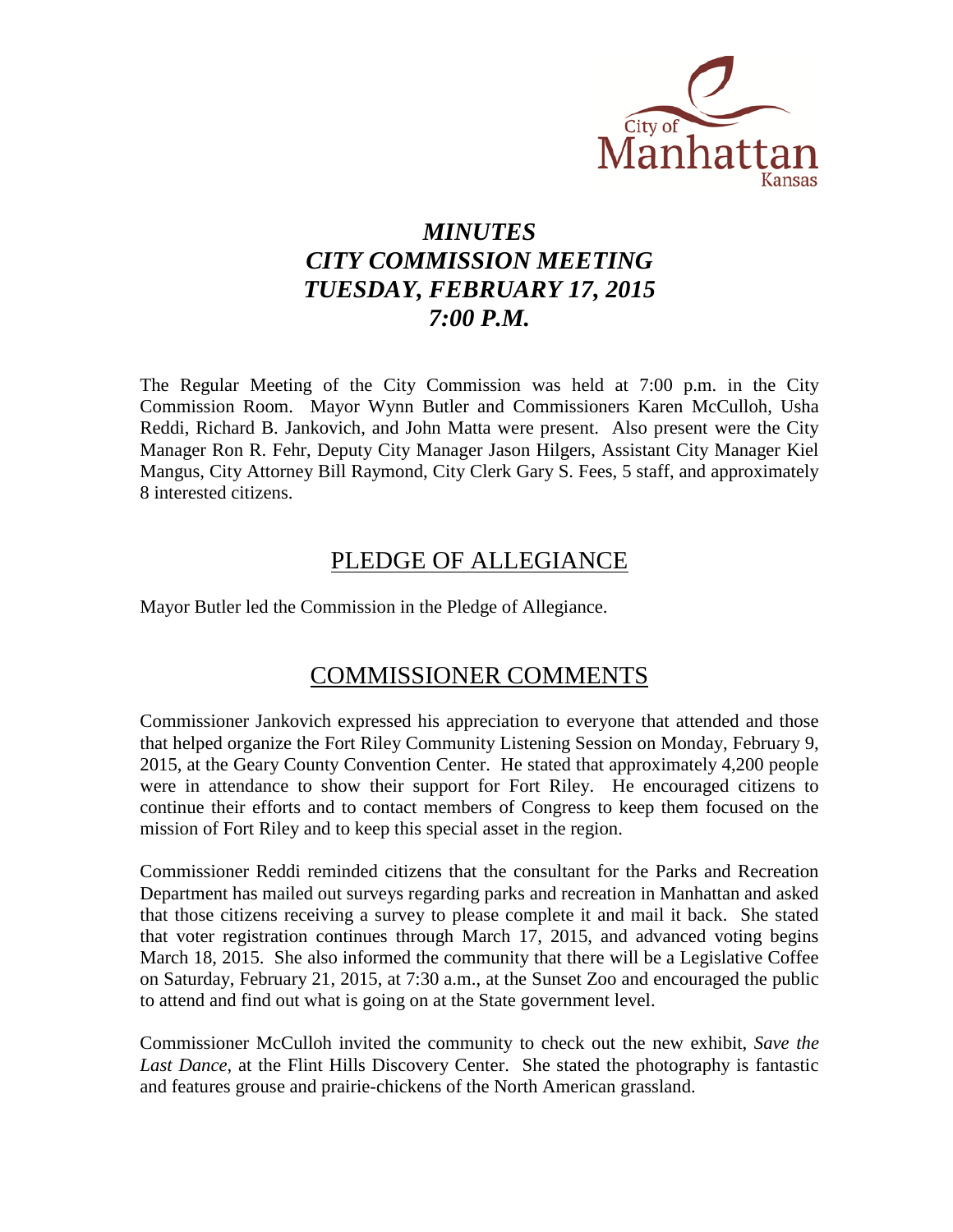## CONSENT AGENDA

(\* denotes those items discussed)

#### **MINUTES**

The Commission approved the minutes of the Regular City Commission Meeting held Tuesday, February 3, 2015.

#### **CLAIMS REGISTER NOS. 2782 AND 2783**

The Commission approved Claims Register Nos. 2782 and 2783 authorizing and approving the payment of claims from January 28, 2015, to February 10, 2015, in the amount of \$677,070.19 and \$5,049,929.91, respectively.

#### **LICENSES**

The Commission approved an annual Cereal Malt Beverages Off-Premises License for Dillons #94, 1101 Westloop Place, and an annual Cereal Malt Beverages On-Premises License for Café du Qvondeyz on the Garret, 3003 Anderson Avenue Suite 953.

#### **FINAL PLAT – GRAND OLD CHICAGO ADDITION**

The Commission accepted the easements and rights-of-way, as shown on the Final Plat of Grand Old Chicago Addition, generally located 315 feet northeast of the intersection of Kimball Avenue and Vanesta Drive, based on conformance with the Manhattan Urban Area Subdivision Regulations, and authorized the Mayor and City Clerk to finalize and execute the Agreement for the Reassessment of Special Assessments and Waiver of Assessment Proceedings.

#### **ORDINANCE NO. 7125 – LEVY – SPECIAL ASSESSMENTS (GOB SERIES 2015A)**

The Commission approved Ordinance No. 7125 levying special assessments against the benefiting properties in the following three (3) public improvement districts: *Western Hills Addition, Unit Fourteen – Sanitary Sewer (SS1208), Street (ST1210), and Water (WA1209).*

#### **\* RESOLUTION NO. 021715-A – ISSUE – TEMPORARY NOTE SERIES NO. 2015-01**

Ron Fehr, City Manager, provided an update on the results of the Temporary Note sale and on the City's bond rating.

The Commission approved accepting the best bid from Hutchinson, Shockey, Erley & Co., of Chicago, Illinois, for selling the notes, and approved Resolution No. 021715-A issuing Temporary Note Series No. 2015-01 in the amount of \$9,795,000 to finance: *Lot 6, Downtown Entertainment District, Unit 3 – Street (ST1318); Grand Mere Extension – Street (ST1411); Muirfield Addition, Phase One – Sanitary Sewer (SS1417); Turnberry Addition – Sanitary Sewer (SS1416),*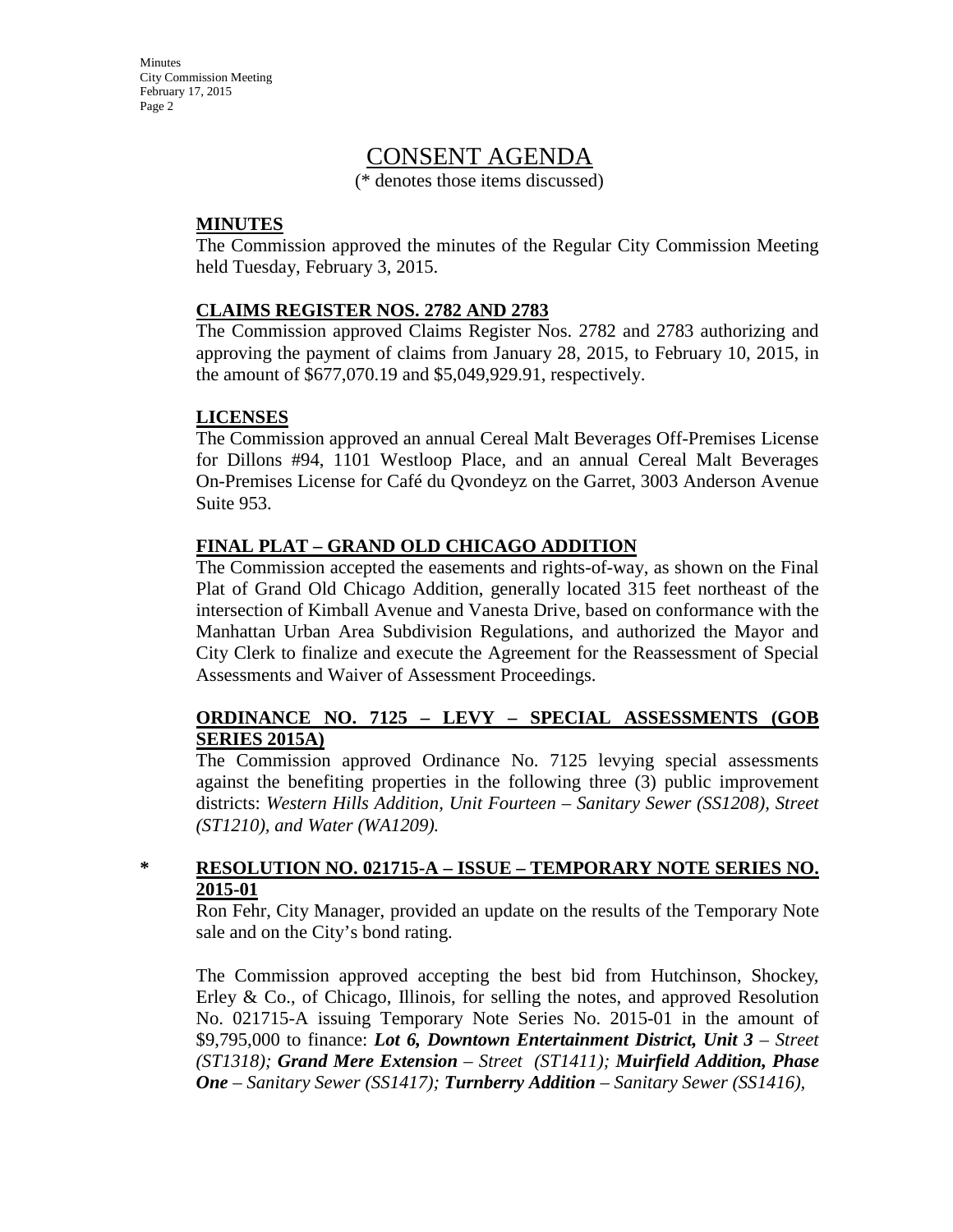# CONSENT AGENDA *(CONTINUED)*

#### **RESOLUTION NO. 021715-A – ISSUE – TEMPORARY NOTE SERIES NO. 2015-01** *(CONTINUED)*

*Street (ST1419), and Water (WA1414); Parks and Recreation Expansion Project (SP1206); North Manhattan Avenue/Kimball Avenue to Research Park Drive Intersection Improvements – Street (ST1422); CiCo Tributary Detention Basin – Storm Drainage (SM1305); and Bluemont Hill Water Line – Water (WA1211).*

### **RESOLUTION NO. 021715-B – REVISED PETITION – MERION ADDITION – SANITARY SEWER (SS1414)**

The Commission found the amended sanitary sewer petition sufficient and approved Resolution No. 021715-B finding the Merion Addition Sanitary Sewer project (SS1414) advisable, authorizing construction, and rescinding Resolution No. 110414-G.

### **AWARD CONTRACT – MERION ADDITION – SANITARY SEWER (SS1414), STREET (ST1417), AND WATER (WA1412) IMPROVEMENTS**

The Commission accepted the Engineer's Opinion of Probable Cost in the amount of \$2,026,380.00; awarded a construction contract in the amount of \$1,598,371.09 to Nowak Construction Company, Inc., of Goddard, Kansas; and authorized the Mayor and City Clerk to execute the construction contract for the Merion Addition Sanitary Sewer (SS1414), Street (ST1417), and Water (WA1412) Improvements.

## **\* AWARD CONTRACT – 14TH STREET AND POYNTZ AVENUE TRAFFIC SIGNAL MODIFICATION PROJECT (ST1424, CIP #TR019P)**

Rob Ott, Director of Public Works, and Ron Fehr, City Manager, responded to questions from the Commission and provided clarification on the item.

The Commission accepted the Engineer's Opinion of Probable Cost in the amount of \$25,000.00, and awarded and authorized the Mayor and City Clerk to execute a contract with J. Warren Company, Inc., of Topeka, Kansas, in the amount of \$33,500.00 for the 14<sup>th</sup> Street and Poyntz Avenue Signal Repair (ST1424, CIP #TR019P) project.

### **\* AWARD CONTRACT – CITY PARK ROSE GARDEN FOUNTAIN RECONDITION (CIP #CP142P)**

The Commission awarded a contract in the amount of \$35,750.00 (base bid in the amount of \$32,250.00 and Alternate No. 1 in the amount of \$3,500.00) with Metalabs, of Kansas City, Missouri, and authorized the Mayor and City Clerk to execute the contract for the restoration and maintenance of the City Park Rose Garden Fountain (CIP #CP142P).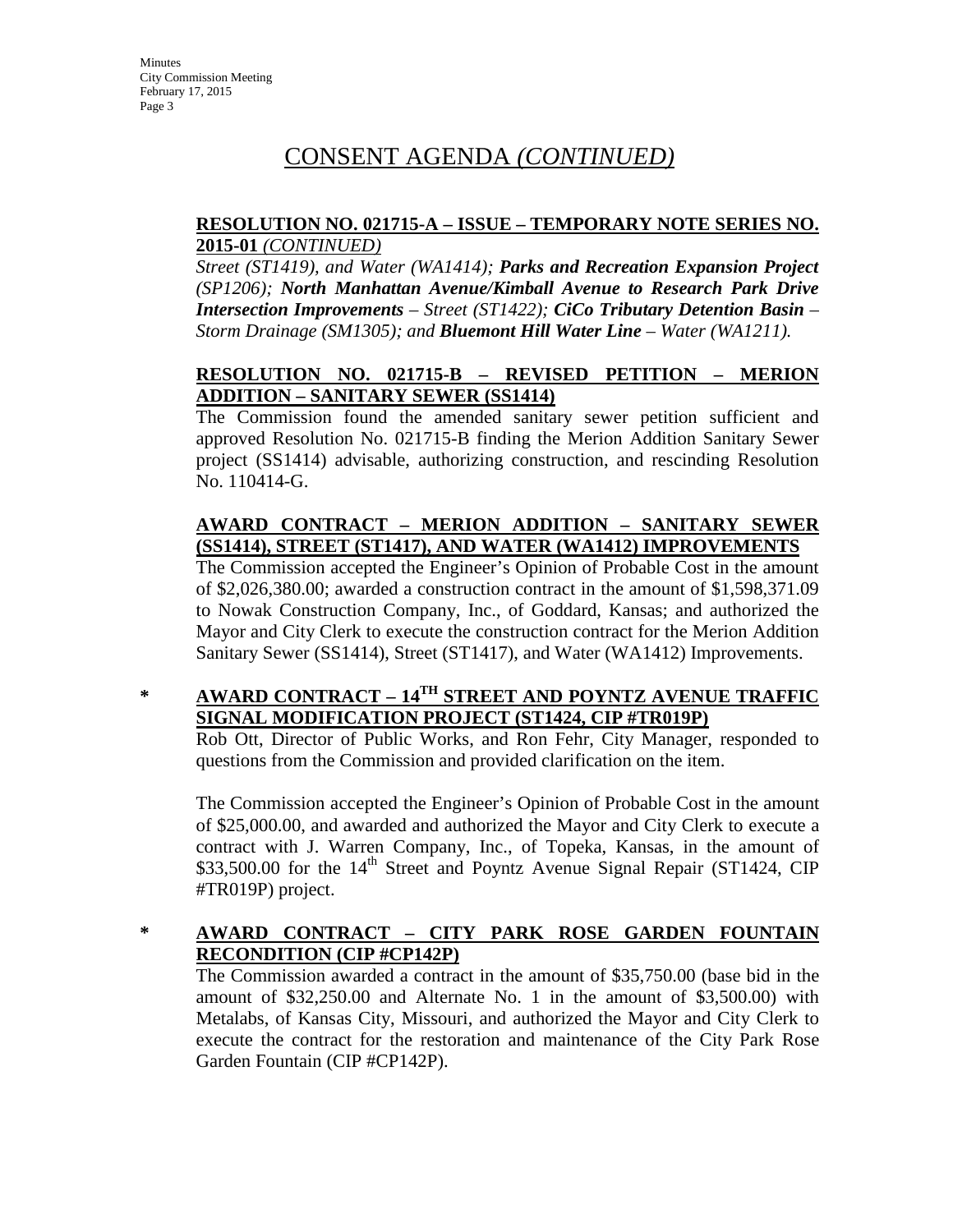# CONSENT AGENDA *(CONTINUED)*

#### **DEVELOPMENT AGREEMENT – ABBOTT LANDING ADDITION – WATER (WA1502), SANITARY SEWER (SS1507), AND STORMWATER (SM1501) IMPROVEMENT**

The Commission authorized City Administration to finalize and the City Manager and City Clerk to execute a development agreement with Abbott Management Corporation for the water (WA1502), sanitary sewer (SS1507), and stormwater (SM1501) improvements for Abbott Landing Addition to proceed.

#### **PURCHASE - UNIT #11 - FIRE/CODE DEPARTMENT - HALF-TON PICKUP - (CIP #FR024E)**

The Commission authorized City Administration to purchase, utilizing State vehicle bids, Unit #11 – a half-ton pickup for the Fire/Code Department (CIP #FR024E) in the amount of \$19,353.00 from Shawnee Mission Ford, of Shawnee, Kansas, to be paid from the General Fund, and authorized the sale of the existing vehicle as excess property once the replacement vehicle for Unit #11 is obtained.

#### **PURCHASE – UNIT #280 – ENGINEERING DIVISION – HALF-TON PICKUP (CIP #EN066E)**

The Commission authorized City Administration to purchase, utilizing State vehicle bids, Unit  $\#280 - a$  half-ton pickup for the Engineering Division (CIP #EN066E) in the amount of \$21,501.00 from Shawnee Mission Ford, of Shawnee, Kansas, to be paid 25% each from the General, Water, Stormwater, and Wastewater Funds.

### **\* PURCHASE - UNIT #25 - STREET DIVISION - ONE-TON FOUR-WHEEL DRIVE TRUCK WITH BED AND PLOW (CIP #ST017E)**

Commissioner Jankovich stated that he would abstain on the item due to a business relationship with his employer.

The Commission authorized City Administration to purchase a one-ton four-wheel drive truck with bed and plow (Unit #25) for the Street Division (CIP #ST017E) in the amount of \$54,461.00 (base bid of \$59,961.00 less a trade in of \$5,500.00) from Dick Edwards Ford, Manhattan, Kansas, to be paid from the General Fund.

#### **PURCHASE – UNIT #283 – WATER DISTRIBUTION AND SEWER MAINTENANCE DIVISION – TANDEM AXLE, TEN YARD DUMP TRUCK (CIP #WA130E)**

The Commission authorized City Administration to purchase a tandem axle, ten yard dump truck (Unit #283) for the Water Distribution and Sewer Maintenance Division (CIP #WA130E), in the amount of \$103,987.00 from Summit Truck Group, of Kansas City, Missouri, to be paid 50% from the Water Fund and 50% from the Wastewater Fund.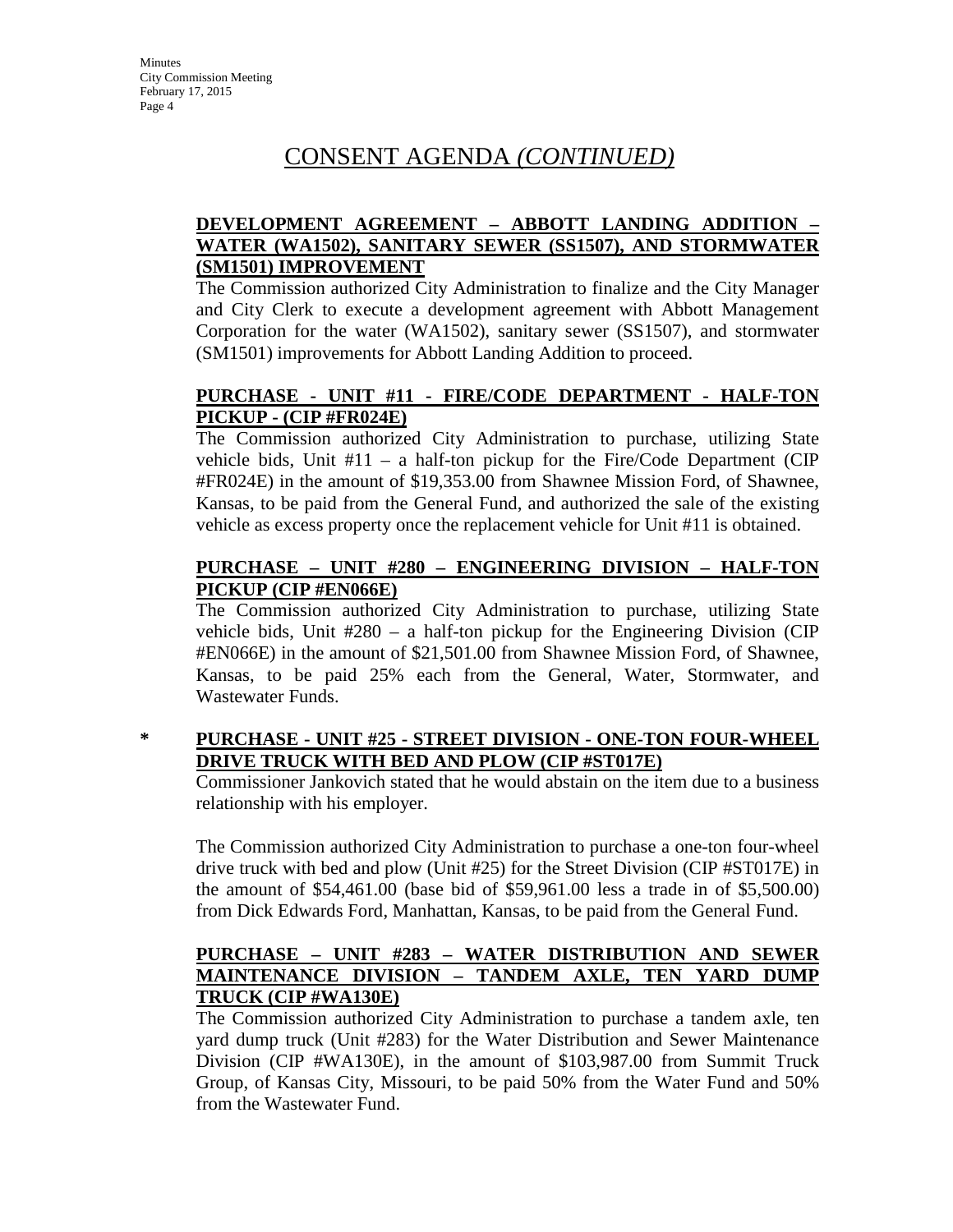# CONSENT AGENDA *(CONTINUED)*

#### **BOARD APPOINTMENTS**

The Commission approved appointments by Mayor Butler to various boards and committees of the City.

#### *Douglass Center Advisory Board*

Appointment of Justin Reilly, 2120 Westchester Drive, to fill the unexpired At-Large term of Deanene Hightower. Mr. Reilly's term begins immediately, and will expire October 2, 2015.

#### *Library Board*

Appointment of Carolyn Elliott, 804 Goodrich Drive, to fill the unexpired term of Holly Friesen. Ms. Elliott's term begins immediately, and will expire April 30, 2018.

After discussion, Commissioner McCulloh moved to approve the consent agenda. Commissioner Jankovich seconded the motion. On a roll call vote, motion carried 5-0, with the exception of Item L, PURCHASE - UNIT #25 - STREET DIVISION - ONE-TON FOUR-WHEEL DRIVE TRUCK WITH BED AND PLOW (CIP #ST017E), which carried 4-0-1, with Commissioner Jankovich abstaining on the item.

# GENERAL AGENDA

#### **FIRST READING - ANNEX AND REZONE - BALTUSROL ADDITION**

Eric Cattell, Assistant Director for Planning, presented an overview of the item.

Mayor Butler opened the public comments.

Hearing no comments, Mayor Butler closed the public comments.

After discussion, Commissioner Jankovich moved to approve first reading of an ordinance annexing the proposed Baltusrol Addition, an approximate 10-acre tract of land generally located 1,500 feet north of Grand Mere Parkway and Colbert Hills Drive, on the west side of the future extension of Grand Mere Parkway, based on conformance with the Manhattan Urban Area Comprehensive Plan, The Growth Vision, and the Capital Improvements Program; and approve first reading of an ordinance rezoning the proposed Baltusrol Addition from County R-PUD, Residential Planned Unit Development District, to R-1, Single-Family Residential District, based on the findings in the Staff Report *(See Attachment No. 1)* and the recommendation of the Planning Board. Mayor Butler seconded the motion. On a roll call vote, motion carried 5-0.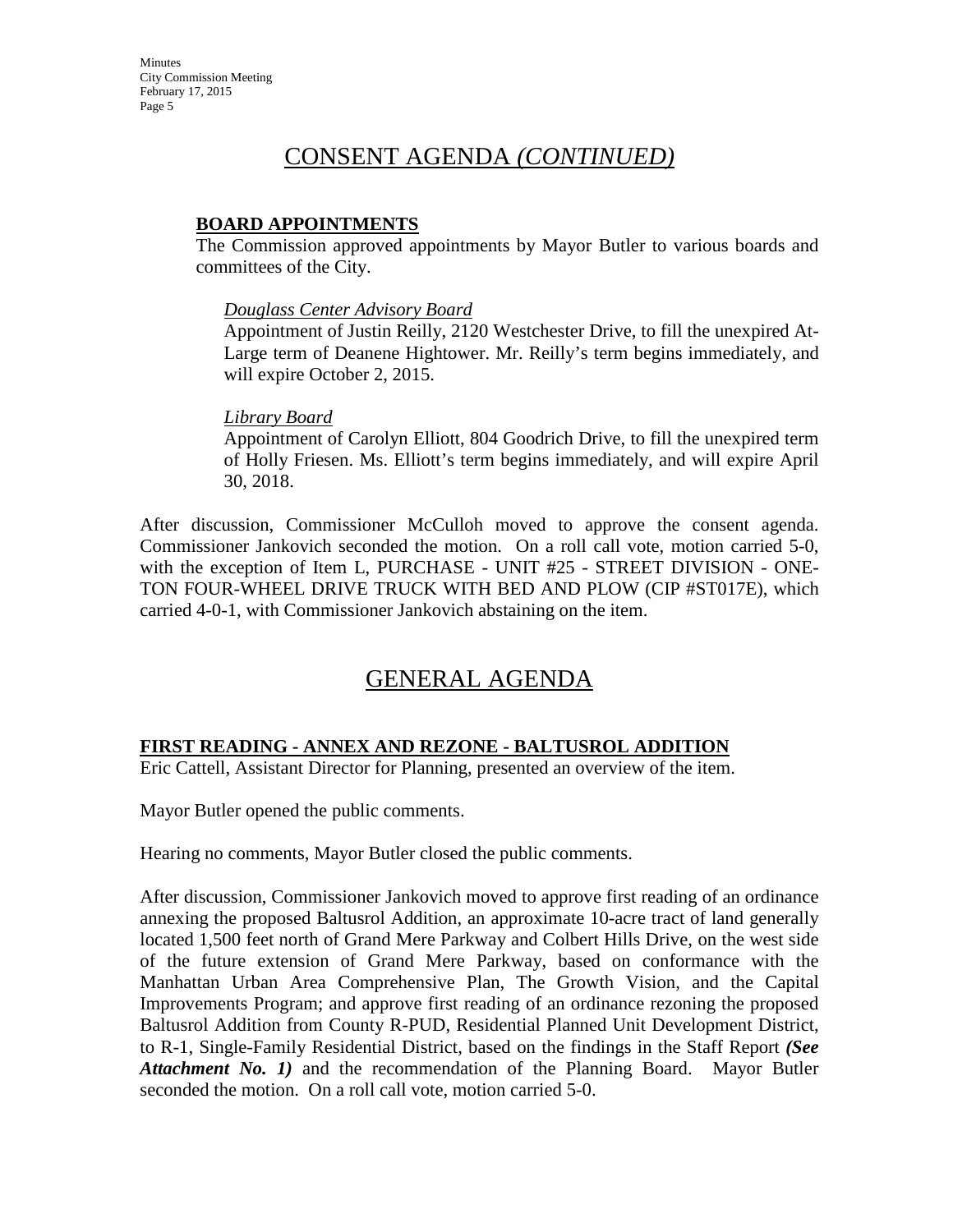# GENERAL AGENDA (*CONTINUED*)

#### **FIRST READING – AMEND FINAL DEVELOPMENT PLAN - BLUEMONT/NORTH MANHATTAN HOTEL PUD AND ORDINANCE NO. 6972**

Eric Cattell, Assistant Director for Planning, presented an overview of the item. He then responded to questions from the Commission regarding the location of the structure, the plan amendment, and cellular coverage in the area.

Jason Hilgers, Deputy City Manager, responded to questions from the Commission regarding the City's relationship and current status with IdeaTek.

Ron Fehr, City Manager, and Jason Hilgers, Deputy City Manager, provided additional information on the request, placement of the infrastructure, and public rights-of-way.

Eric Cattell, Assistant Director for Planning, provided additional information on the proposal and stated that if another provider wanted to do a significant addition at this location, it would be reviewed on a case-by-case basis.

Mayor Butler opened the public comments.

Hearing no comments, Mayor Butler closed the public comments.

After discussion and comments from the Commission, Commissioner Jankovich moved to approve first reading of an ordinance amending Ordinance No. 6972 and the Final Development Plan of the Bluemont/N. Manhattan Hotel Commercial PUD, located at 1212 Bluemont Avenue, as proposed, based on the findings in the Staff Report *(See Attachment No. 2)*, with the five conditions of approval. Commissioner Reddi seconded the motion. On a roll call vote, motion carried 5-0.

# EXECUTIVE SESSION

At 7:25 p.m., Commissioner McCulloh moved to recess into Executive Session until 8:00 p.m. for the purpose of discussing personnel matters of non-elected personnel pertaining to the evaluation of the City Manager. Commissioner Reddi seconded the motion. On a roll call vote, motion carried 5-0.

At 8:00 p.m., the Commission reconvened with Mayor Butler and Commissioners McCulloh, Reddi, Jankovich, and Matta. Mayor Butler moved to recess into Executive Session until 8:20 p.m. for the purpose of discussing personnel matters of non-elected personnel pertaining to the evaluation of the City Manager. Commissioner Reddi seconded the motion. On vote, motion carried 5-0.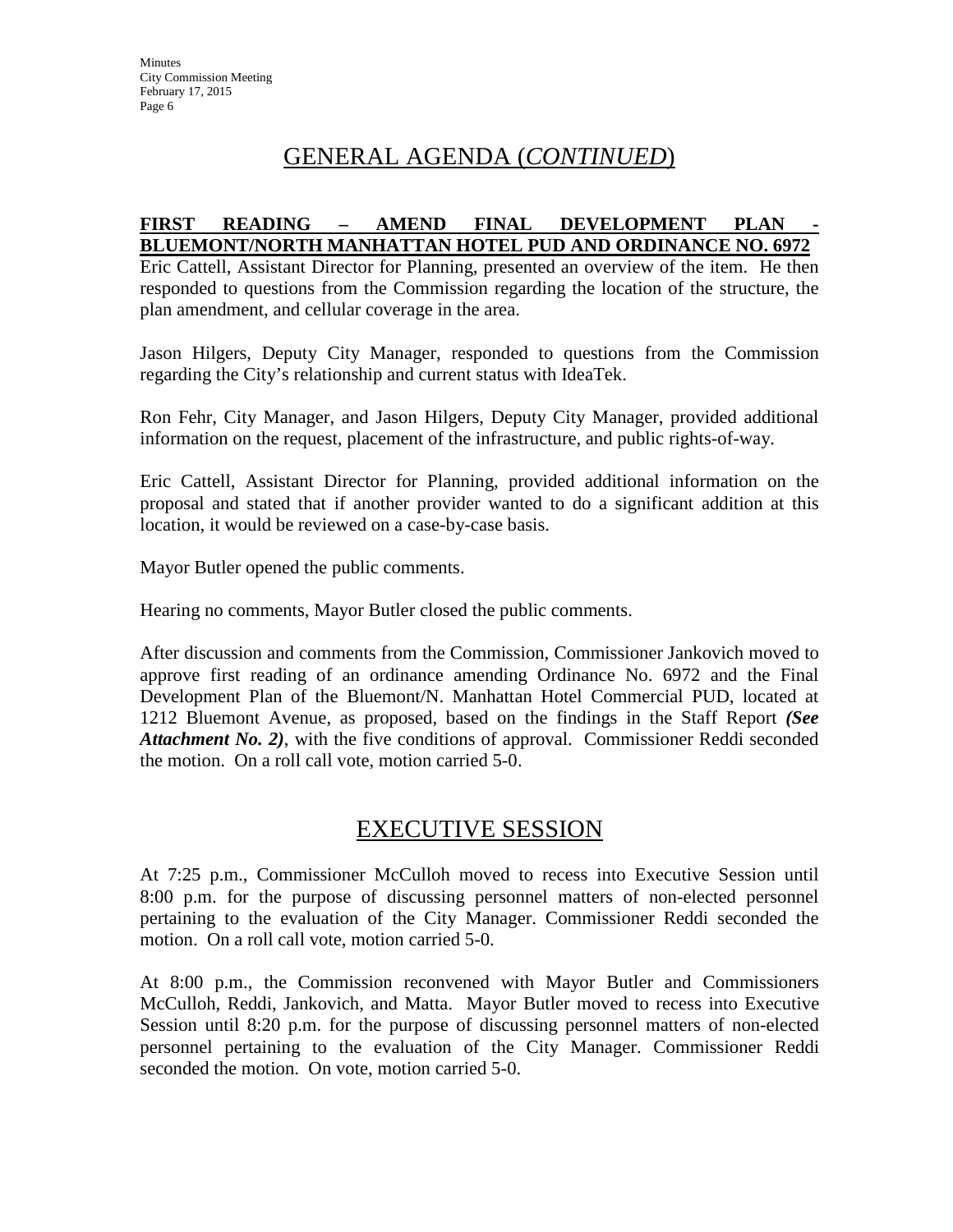# **EXECUTIVE SESSION (CONTINUED)**

At 8:21 p.m., the Commission reconvened with Mayor Butler and Commissioners McCulloh, Reddi, Jankovich, and Matta in attendance. Mayor Butler announced the meeting was adjourned.

#### **ADJOURNMENT**

At 8:21 p.m., the Commission adjourned.

IMC, City Clerk Gary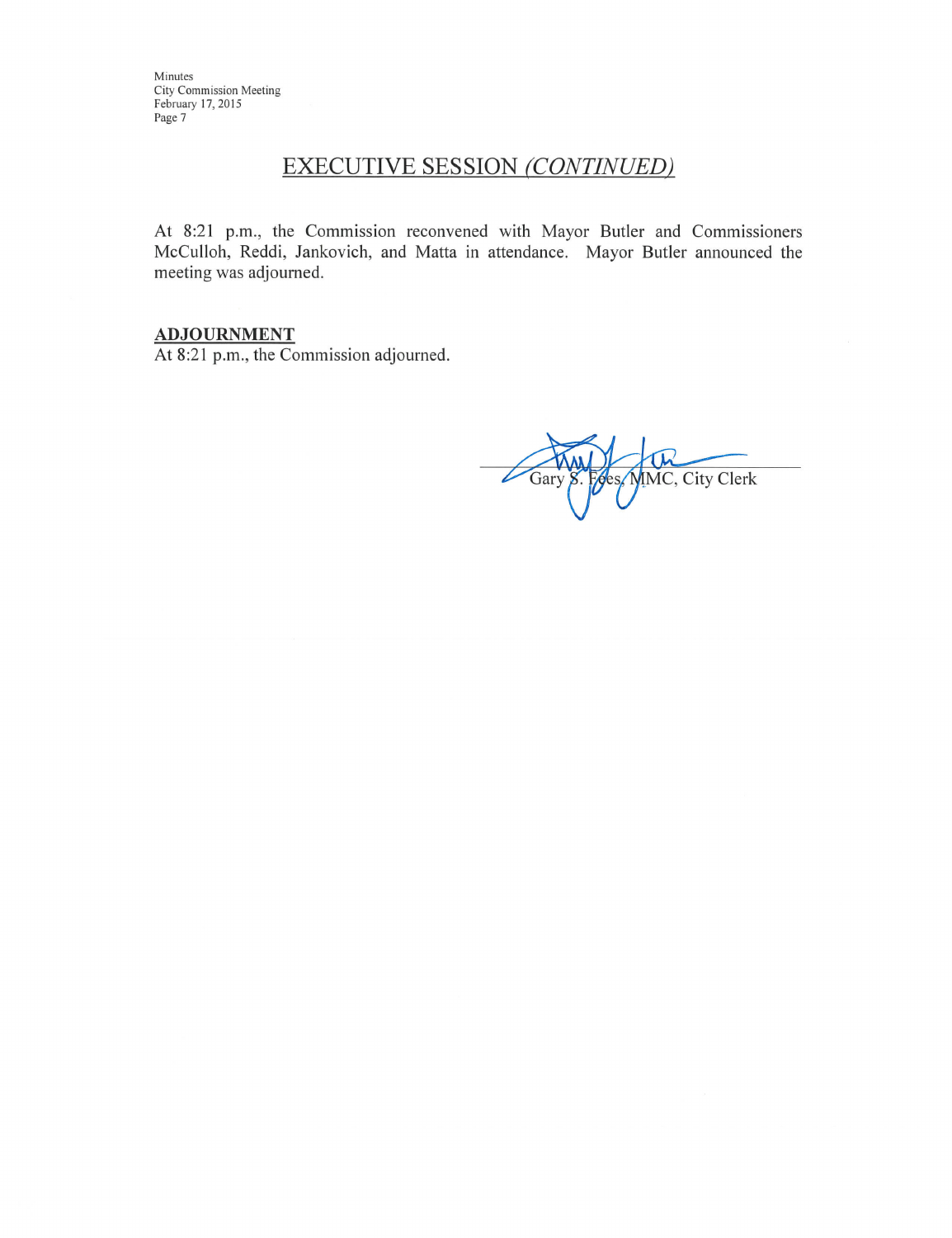#### **STAFF REPORT**

**ON AN APPLICATION TO REZONE:** An approximately 10-acre tract of land to be known as the Baltusrol Addition.

**FROM:** County R-PUD, Residential Planned Unit Development District.

**TO:** R-1, Single-Family Residential District.

**APPLICANT:** SMH Consultants – Jeff Hancock

**ADDRESS:** 4201B Anderson Avenue, Suite 2, Manhattan, KS 66503

**OWNERS:** Fieldhouse Development – Zachary J. Burton

**ADDRESS:** 2914 Tobacco Road, Manhattan, KS 66503

**LOCATION:** Generally located 1,500 feet north of the intersection of Grand Mere Parkway and Colbert Hills Drive, on the west side of the future extension of Grand Mere Parkway. The area proposed to be annexed is to be known as the Baltusrol Addition.

**AREA: A**pproximately 10-acres.

**DATE OF NEIGHBORHOOD MEETING:** December 11, 2014

#### **DATE OF PUBLIC NOTICE PUBLICATION: January 12, 2015**

#### **DATE OF PUBLIC HEARING: PLANNING BOARD:** February 2, 2015 **CITY COMMISSION:** February 17, 2015

*The applicant is also requesting annexation into the City of Manhattan and has proposed a Preliminary Plat of the Baltusrol Addition*, *which will create a total of twenty-six (26) single-family lots.*

#### **THIRTEEN MATTERS TO BE CONSIDERED WHEN REZONING**

**1. EXISTING USE:** Open and undeveloped tract of land in Grand Mere, a master planned golf course community.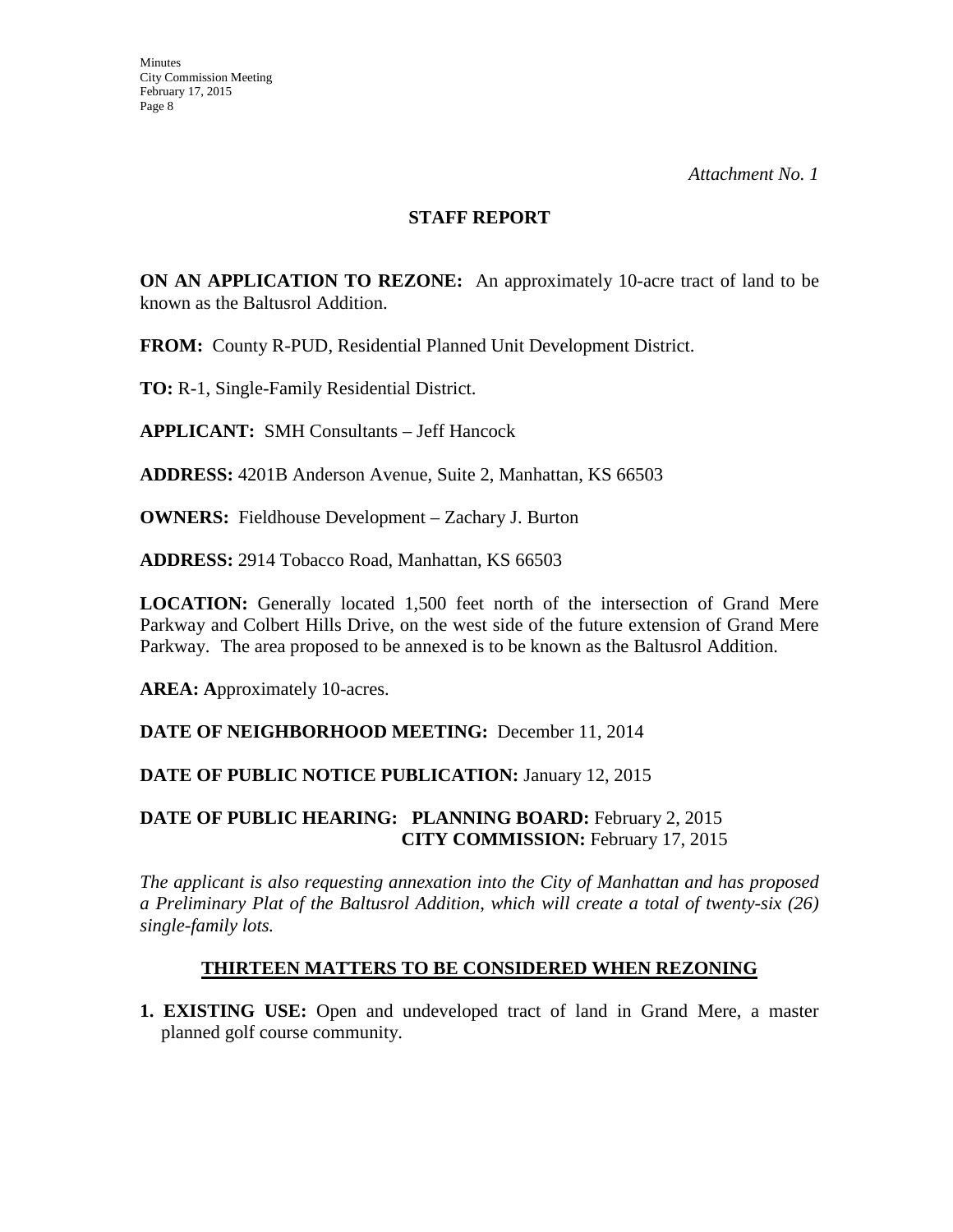**2. PHYSICAL AND ENVIRONMENTAL CHARACTERISTICS:** Open range land with native grass cover. The site is an irregular shaped tract with a prominent ridge line generally to the west of the site. The site drains generally to the east and southeast, which ultimately drain to Little Kitten Creek. The site is mostly native grass with tree cover along the natural ravines.

#### **3. SURROUNDING LAND USE AND ZONING:**

- **NORTH:** Undeveloped land in the Grand Mere Master Plan Community and vacant rangeland; County Residential Planned Unit Development and County Ag, Agricultural District.
- **SOUTH:** Colbert Hills Golf Course and the Pinehurst and Turnberry Neighborhoods of Grand Mere; R-S, Single-Family Residential Suburban District and R, Single-Family Residential District, and R-2, Two-Family Residential District.
- **EAST:** Extension of Grand Mere Parkway, a major collector road, Colbert Hills Golf Course and single-family lots in the Muirfield Neighborhood of Grand Mere; R-S District and R-1, Single-Family Residential District.
- **WEST:** Rural range land in Riley County; County Ag, Agricultural District.
- **4. GENERAL NEIGHBORHOOD CHARACTER:** The general area is a mixture of undeveloped land, land recently platted and in the early stages of development, Colbert Hills Golf Course and rural range land.
- **5. SUITABILITY OF SITE FOR USES UNDER CURRENT ZONING:** The site was rezoned to County R-PUD in 1997. At the time of the rezoning, the golf course developer wanted assurance that when the golf course was annexed that a zoning, specifically the County R-PUD for the golf course, was attached. The rezoning to R-PUD was done primarily for the benefit of the golf course development. Those portions of Grand Mere that are not yet annexed remain County R-PUD. The current County R-PUD predated the Grand Mere Master Plan and Manhattan Urban Area Comprehensive Plan, which currently recommend "Single Family Homes" and low to medium residential and medium to high residential density related to the "Elder Care", respectively. Development in Grand Mere is progressing to ensure attractive and orderly neighborhoods in response to market demand. The Bartusrol Addition, site is suitable for the proposed rezoning to the R-1 District.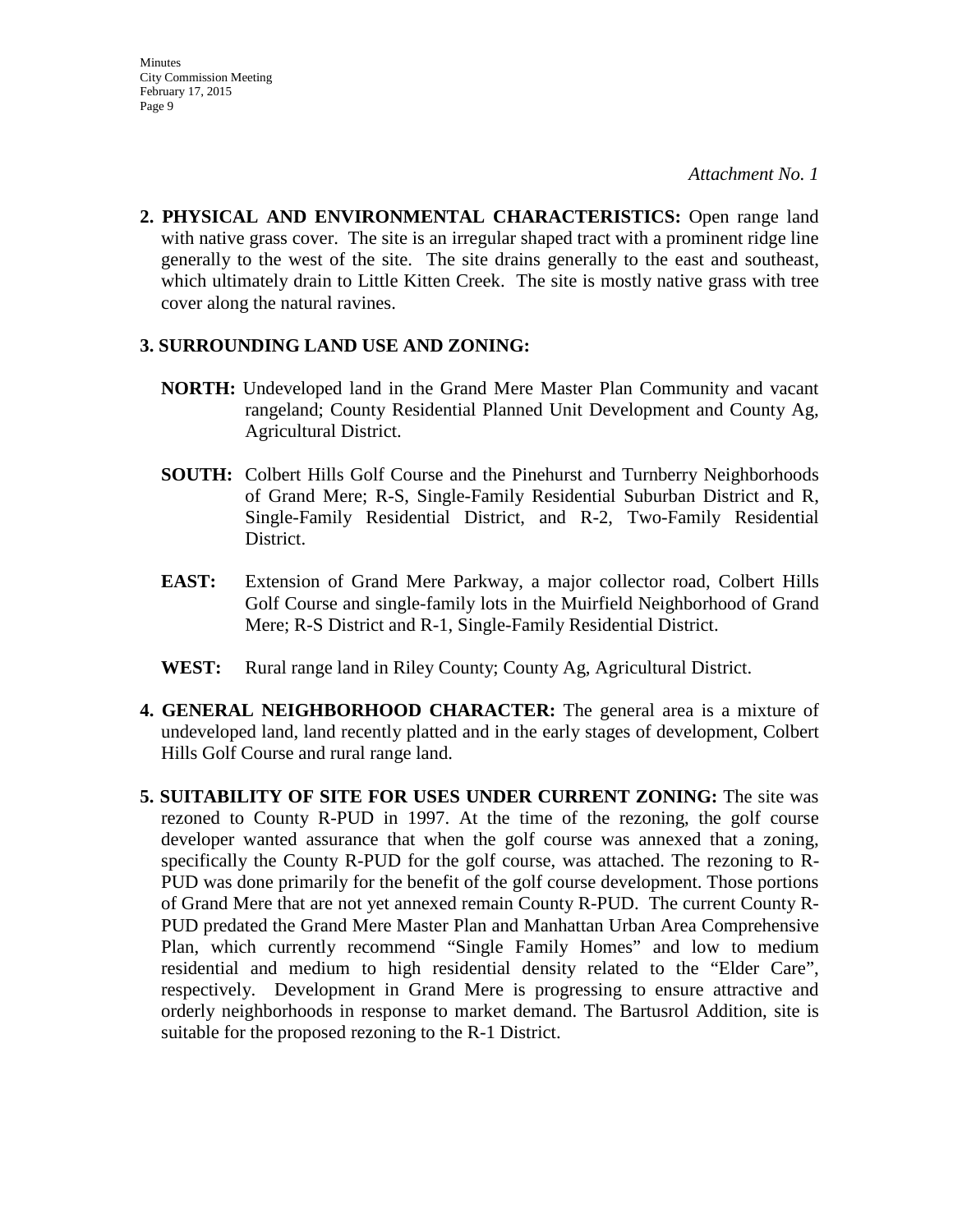**6. COMPATIBILITY OF PROPOSED DISTRICT WITH NEARBY PROPERTIES AND EXTENT TO WHICH IT MAY HAVE DETRIMENTAL AFFECTS:** The proposed rezoning to R-1, Single-Family Residential District is compatible with surrounding properties. An increase in light, noise and traffic is expected, however these increases should cause minimal impact on the adjacent golf course and residential properties. The proposed Preliminary Plat of the Bartusrol Addition shows singlefamily lots that range from 0.22 acres to 0.51 acres in lot area. The proposed lots are similar to the single-family lots found throughout the Grand Mere Development and are proposed to have homes similar in character to the existing homes in the neighborhood.

To ensure compatibility within Grand Mere, private architectural guidelines and design standards provide for building review and approval. A private design review committee is responsible for enforcement of guidelines and standards *(see policy statement below under Grand Mere Community Master Plan, Part III.)* The guidelines and standards are private and are not part of the rezoning. The policy statements are mentioned because they are part of the Grand Mere Master Plan policies.

The applicant held a neighborhood meeting on December 11, 2014. According to the meeting report, no one attended the meeting.

#### **7. CONFORMANCE WITH COMPREHENSIVE PLAN:**

**THE** Baltusrol Addition **IS SHOWN ON THE FUTURE LAND USE MAP IN THE NORTHWEST PLANNING AREA AS PARTIALLY IN THE RESIDENTIAL LOW/MEDIUM DENSITY, RLM, DESIGNATED AREA AND PARTIALLY IN THE RESIDENTIAL MEDIUM/HIGH DENSITY, RMH, DESIGNATED AREA (***SEE ATTACHED FUTURE LAND USE MAP AND GRAND MERE MASTER PLAN MAP***). THE REASON FOR THE SPLIT IN RESIDENTIAL DENSITY AREAS IS BECAUSE OF THE ORIGINAL PLANNED PATH OF THE EXTENSION OF GRAND MERE PARKWAY. THE DELINEATING LINE BETWEEN THE TWO (2) PLANNING AREAS WAS TO BE THE ROADWAY. THE COMPLETED ROUTE FOR GRAND MERE PARKWAY IS IMMEDIATELY TO THE EAST OF THE ANNEXATION AND REZONING SITE. THE PROPOSED PRELIMINARY PLAT SHOWS THE SITE WILL BE DEVELOPED AS A SINGLE-FAMILY DETACHED DEVELOPMENT.** 

**THE MOST APPLICABLE DESIGNATION IS THE RESIDENTIAL LOW/MEDIUM DENSITY, RLM, DESIGNATED AREA. RESIDENTIAL LOW/MEDIUM DENSITY, RLM POLICIES** *(IN ITALICS)* **OF THE COMPREHENSIVE PLAN INCLUDE:**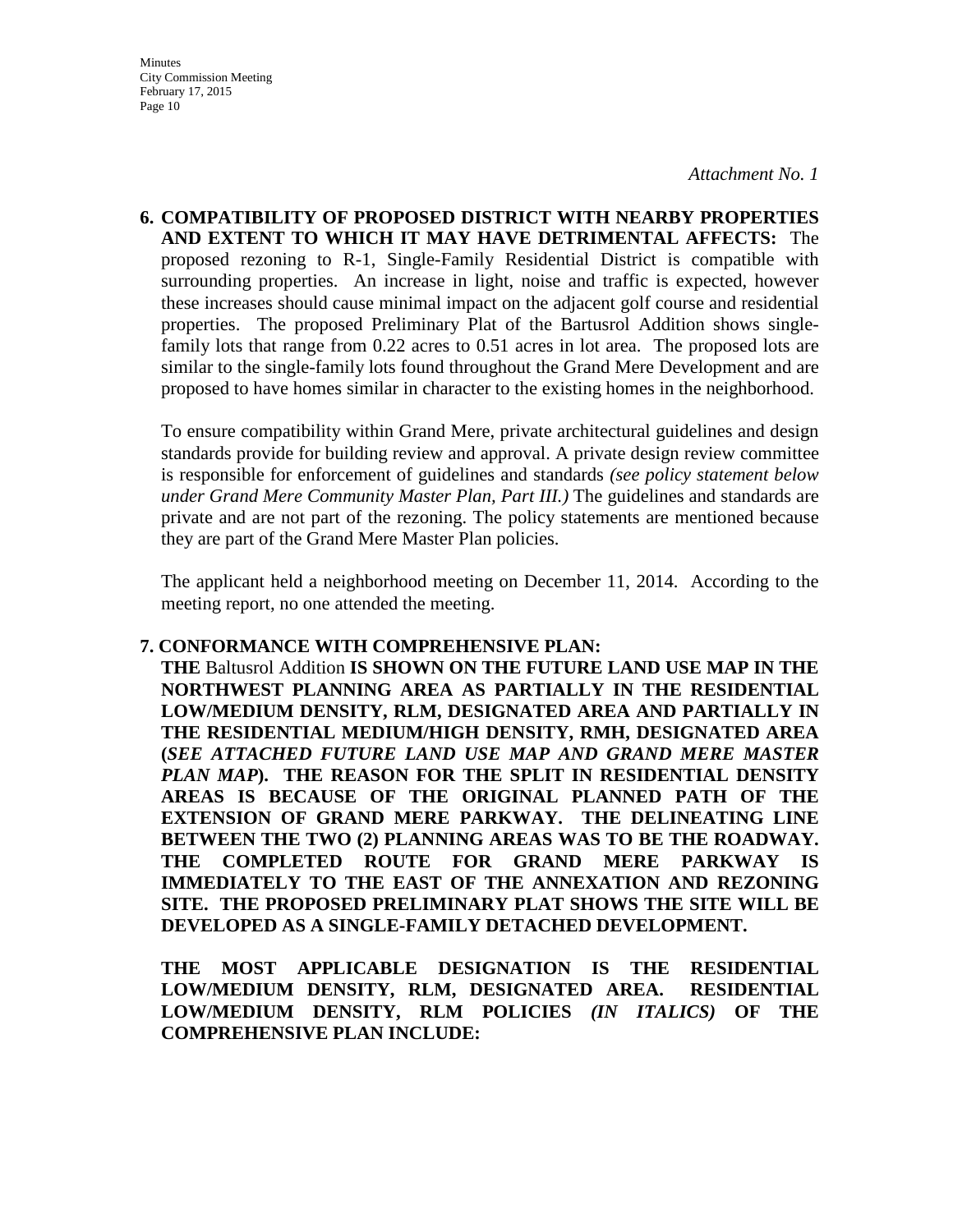#### *Residential Low/Medium Density (RLM)*

#### *RLM 1: Characteristics*

*The Residential Low/Medium Density designation incorporates a range of singlefamily, single-family attached, duplex, and town homes, and in appropriate cases include complementary neighborhood-scale supporting land uses, such as retail, service commercial, and office uses in a planned neighborhood setting, provided they conform with the policies on Neighborhood Commercial Centers. Small-scale multiple-family buildings and condominiums may be permissible as part of a planned unit development, or special mixed-use district, provided open space requirements are adequate to stay within desired densities.* 

#### *RLM 2: Appropriate Density Range*

*Densities in the Residential Low/Medium designation range between less than one dwelling unit/acre up to 11 dwelling units per net acre.* 

#### *RLM 3: Location*

*Residential Low/Medium Density neighborhoods typically should be located where they have convenient access and are within walking distance to community facilities and services that will be needed by residents of the neighborhood, including schools, shopping areas, and other community facilities. Where topographically feasible, neighborhoods should be bounded by major streets (arterials and/or collectors) with a direct connection to work, shopping and leisure activities.* 

#### *RLM 4: Variety of Housing Styles*

*To avoid monotonous streetscapes, the incorporation of a variety of housing models and sizes is strongly encouraged in all new development.* 

#### **APPLICABLE RMH POLICIES** *(IN ITALICS)* **OF THE COMPREHENSIVE PLAN INCLUDE:**

#### *RMH 1: Characteristics*

*The Residential Medium/High Density designation shall incorporate a mix of housing types in a neighborhood setting in combination with compatible non-residential land uses, such as retail, service commercial, and office uses, developed at a neighborhood scale that is in harmony with the area's residential characteristics and in conformance with the policies for Neighborhood Commercial Centers. Appropriate housing types may include a combination of small lot single-family, duplexes, townhomes, or fourplexes on individual lots. However, under a planned unit development concept, or when subject to design and site plan standards (design review process), larger apartment or condominium buildings may be permissible as well, provided the density range is complied with.*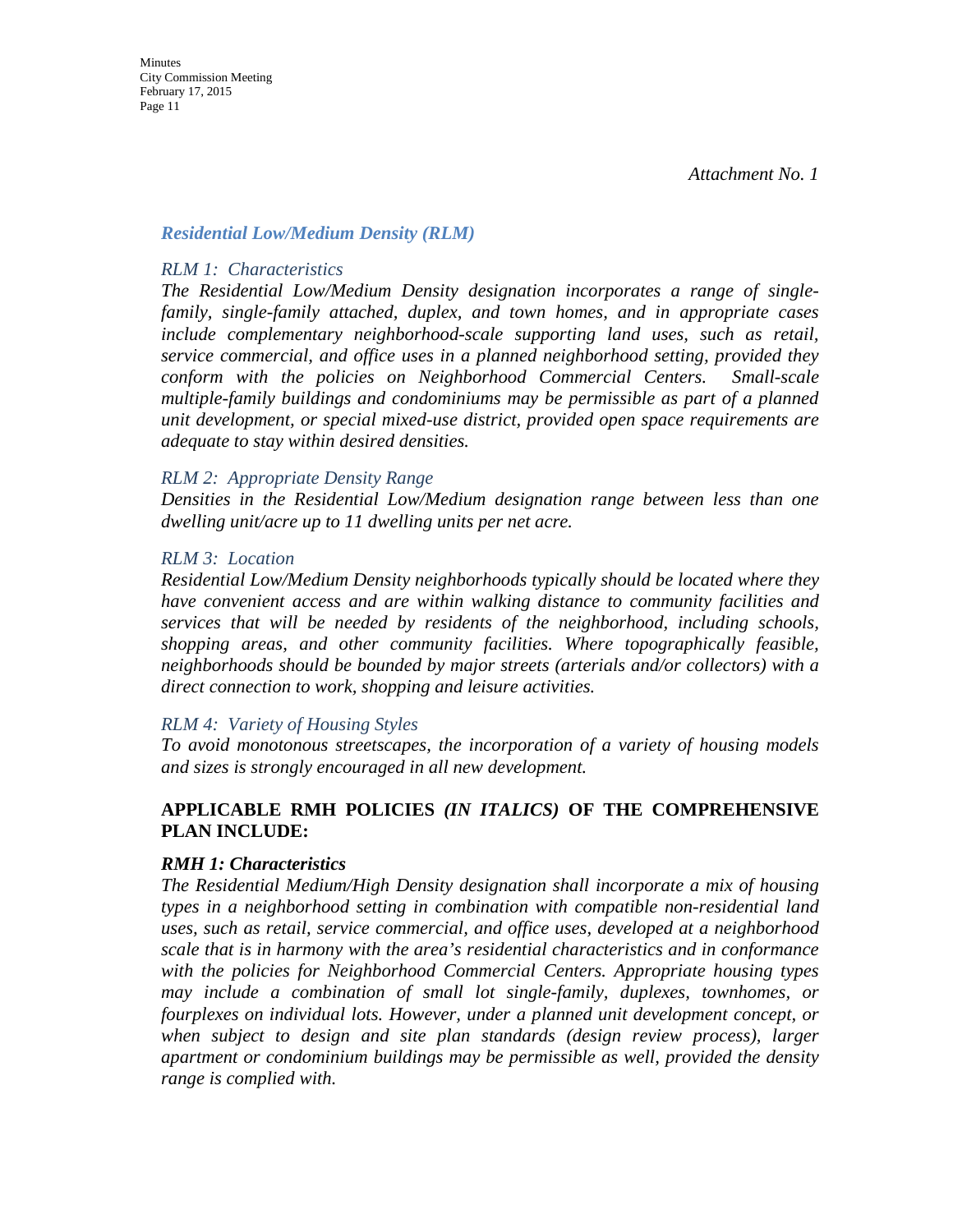#### *RMH 2: Appropriate Density Range*

*Densities within a Residential Medium/High neighborhood range from 11 to 19 dwelling units per net acre.* 

#### *RMH 3: Location*

*Residential Medium/High Density neighborhoods should be located close to arterial streets and be bounded by collector streets where possible, with a direct connection to work, shopping, and leisure activities.* 

#### *RMH 4: Variety of Housing Styles*

*To avoid monotonous streetscapes, the incorporation of a variety of housing models and sizes is strongly encouraged.*

#### **Grand Mere Community Master Plan**

The Grand Mere Community Master Plan was originally adopted in April 2000 and is included as a part of the current Comprehensive Plan adopted in 2003. The Grand Mere Plan is a more detailed level neighborhood plan for the entirety of Grand Mere. The Master Plan map shows the site as Single Family #6, a 6.2 acre tract designated RLM (Residential Low to Medium density) and a small portion of the site as Elder care #1, a 42.0 acre tract designated as Residential Medium to High density (RMH). Based on the proposed Preliminary Plat and details of the Grand Mere Parkway, as explained above, the most applicable density designation is RLM density *(see below under Residential Types for the RLM description)*.

Applicable policies *(in italics)* for Grand Mere, a Master Planned Golf Course Community include:

#### *PROJECT INTENT*

*The overall Land Use Amendment is intended to create a community designed within a park. By responding to the natural terrain, preserving natural corridors, protecting the slopes and riparian environment, a harmonious relationship with the land can be created for the community.*

*Grand Mere is envisioned as an upscale residential community, with the University's Colbert Hills Golf Course and preserved open space interwoven throughout the development. The community is made up of individual neighborhoods defined by open space features, topography, connection to the Grand Mere Parkway, and the golf course. A strong joint effort has integrated the golf course design (Colbert Hills) and the overall community design (Grand Mere Development). The interconnectivity of*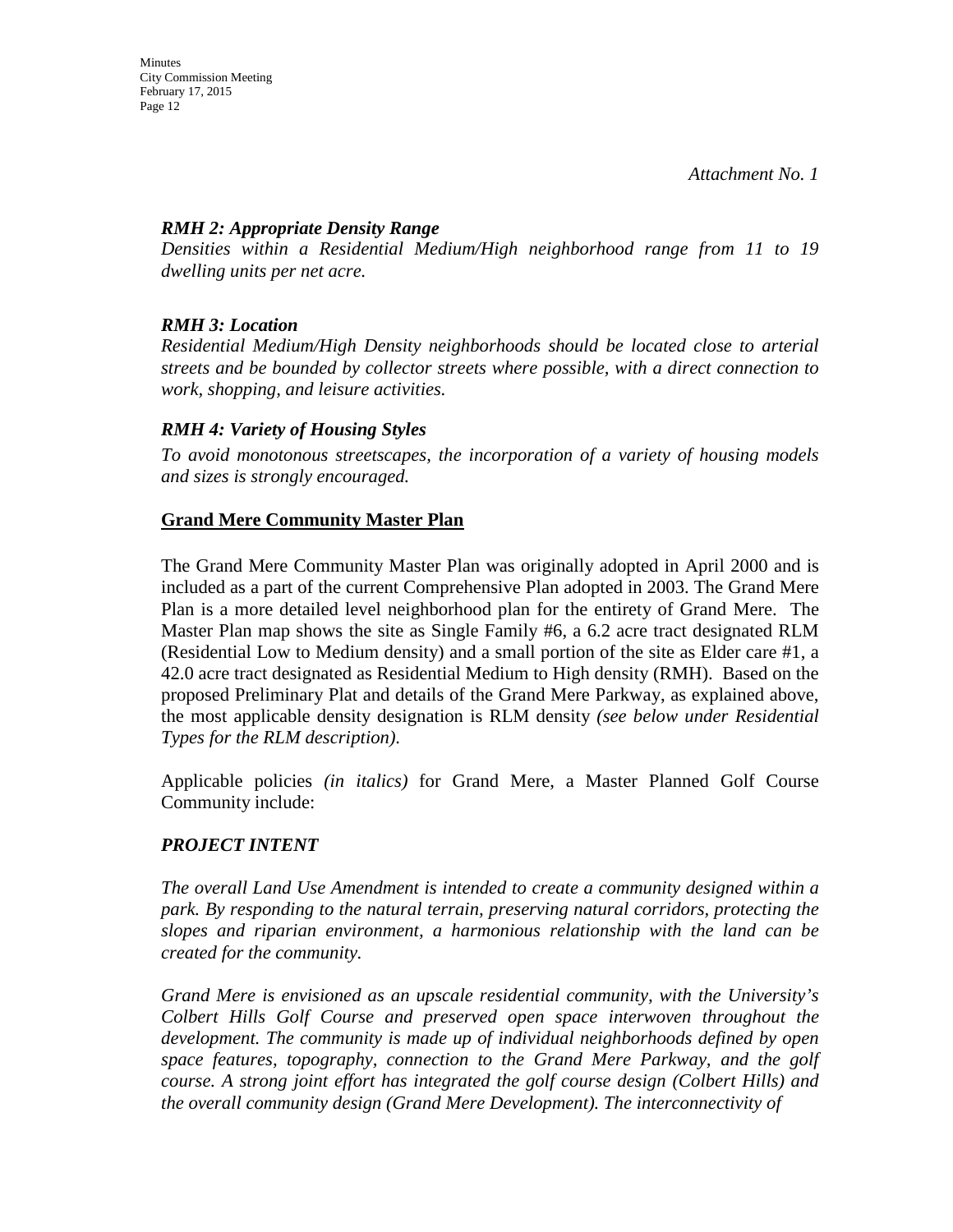**Minutes** City Commission Meeting February 17, 2015 Page 13

> *automobile circulation, pedestrian/bicycles, and open space, as well as residential neighborhood placement and overall community utility location, has created a well integrated community with both future residences and community recreation as the main focus. Flexibility is built into the land use plan to allow the development to respond to market demand.*

> *Specific types of residential product may subtly change in the future due to market demand as the development pattern becomes clearer and as the community matures. The community will offer a high level of design quality, architectural variety, and a wide range of housing types to address the potential markets appropriate for an upscale development.*

#### *5 KEY DESIGN CONCEPTS*

#### *1. Create a high quality residential community*

*Create a community of villages, residential neighborhoods, and neighborhood commercial areas centered along the projects' spine, Grand Mere Parkway. Through the use of architectural design guidelines and development reviews the quality of building construction will be maintained at the highest level.*

#### *2. Integrate the Natural Environment*

*Preserve the natural slopes and open space features. Provide a visual connection to the natural beauty of the development: the golf course in the valleys, the long vistas/views, and the prairie environment.*

#### *3. Offer a Variety of Residential Living*

*Offer a wide range of residential products and lot types to address the market demands of the well informed and upscale consumer. An integrated community of many housing types will help to provide an interesting streetscape, a quality neighborhood texture, and a sustainable development.*

#### *4. Create a Pedestrian/Bicycle System*

*Provide pedestrian/bicycle connections throughout the development, following the Grand Mere Parkway, open space corridors and the linear park connections provided as part of the Master Plan along Little Kitten Creek and the continuation of the Hudson trail.*

*Grand Mere Community Overall Development Plan*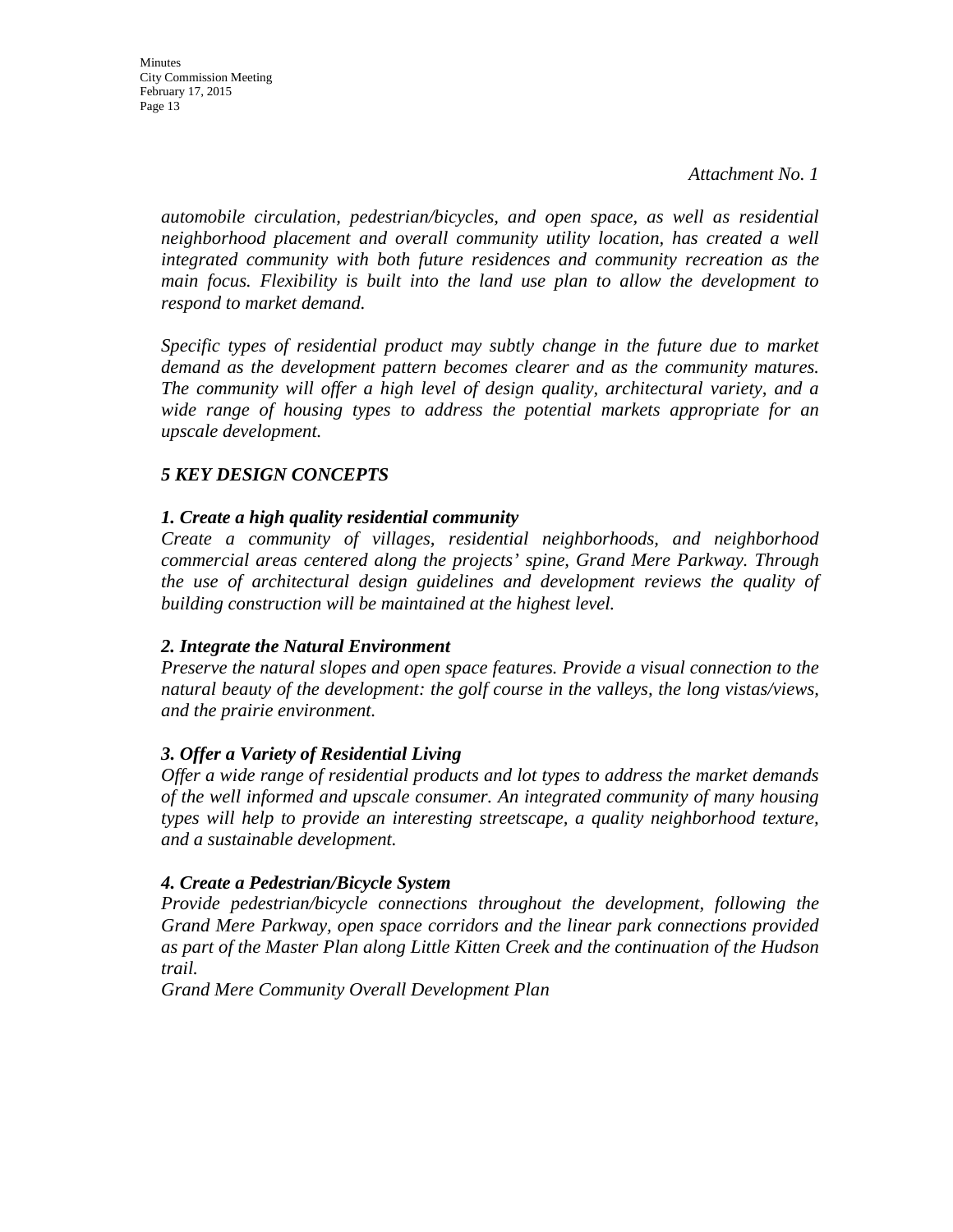#### *III. COMMUNITY CONCEPTS AND DEVELOPMENT STRATEGY*

*Grand Mere is proposed as a Master Planned Community consisting of a wide range of*  residential housing types and densities and will be utilizing both Planned Unit *Development and Conventional Zoning Development standards based on specific sites and development types.*

*The overall Grand Mere Project consists of 1,054 (estimated) acres, including the Colbert Hills Golf Course. Rather than dispersing development throughout the entire property, the project purposes to "concentrate" neighborhood development within residential and commercial villages on approximately 543 acres preserving almost 50% of the land as natural open space or golf course. This concept, while proposing a variety of home types and densities, provides large natural open spaces, golf course amenity for the general public, and peripheral residential villages as large lot or low density residential products that create an overall density (1.5 du/ac) for the site, consistent with the surrounding neighborhoods. All housing types shall belong to the Master Homes Association, which will be responsible for enforcing the covenants and restrictions, and maintaining the common grounds.*

*Within the community, residential neighborhoods are supported by neighborhood commercial services, which provide a focus and entry element for the development. These neighborhood office and retail villages are envisioned as community services located at the development entries along the Little Kitten Creek entry and Kimball Ave. and the future northern entry on Marlatt.*

*Throughout the plan, connecting open space systems, sidewalks and bike trails provide pedestrian connections between residential neighborhoods, public amenities and the neighborhood services. These are planned connections to occur in a variety of types and locations. As each phase of development is planned in detail, the specific pedestrian connections will be part of each village plat and relate back to the overall Circulation Parks & Open Space Plan.*

*Grand Mere Community Architectural Guidelines and Design Standards will provide for the review and approval of all site and building plans for the Grand Mere property. The Design Review Committee of Grand Mere will be responsible for enforcement of these guidelines and standards. The Developer believes that careful planning and enforcement of design and development standards will ensure orderly, attractive, and*  lasting development, all of which will preserve and enhance the value of the *community.*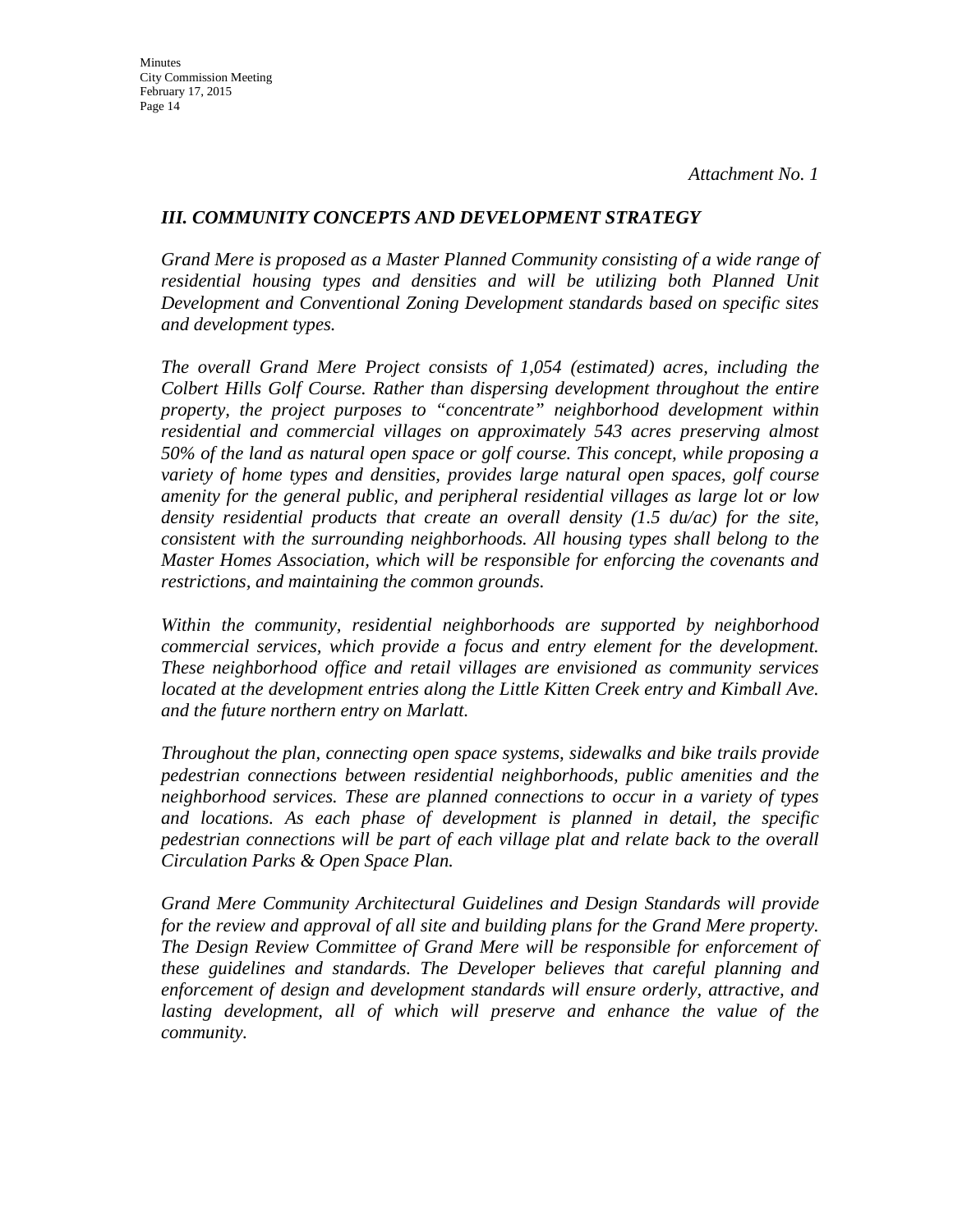#### *A. Residential Neighborhoods*

*The planning concept proposes a wide range of residential uses, with densities ranging from 1 to 20 dwelling units per acre (du/ac) within individual parcels. Generally, individual neighborhoods are envisioned as small enclaves in order to promote a mix of different product types, create intimate neighborhoods, and to build a strong community image from the project's onset. The key to a sustainable successful development is quality design and construction, and a variety of housing price points to attract a wide spectrum of residential consumers. Higher density residential, as well as small lot single-family opportunities are integrated into the community along Grand Mere Parkway, rather than isolated or located along the site's edges. While building a stronger new community, this concept also reduces impact on existing adjacent neighborhoods by focusing the traffic and circulation internally.*

The Baltusrol Addition is mostly designated as Single-Family #6, which is most fitting for the proposed development. The remaining designation of the Preliminary Plat site is Elder Care #1. The different residential types are described as:

#### *Residential Types:*

#### *Single Family RLM*

*The 273.4 acres of single family proposed for grand Mere represents 50% of the total proposed residential acreage. The detached single family products will range in size and density. The village of single family will be developed as parcels and each will be controlled to maximize views, walkouts, and architectural design quality. The Grand Mere Architectural Review Committee will provide design review of the homes and general site development guidance. Each single family village will be signed and themed as a unique part to the overall Grand Mere development and developed as the market demands. Each parcel will provide internal open space, storm drainage controls, and pedestrian linkages between the villages in addition to the designated Grand Mere Circulation Park & Open Space Plan.*

#### *C. Streets and Circulation System*

*Residential streets within Grand Mere are envisioned as a key element of "neighborhood quality," offering a place to walk and play, as well as to drive and park. The streetscape in and along the roads will reflect the quality of the community through the use of signage monumentation and landscaping depending on the location and natural conditions of the space providing strong visual "cues" to better orient drivers to their locations and destinations.*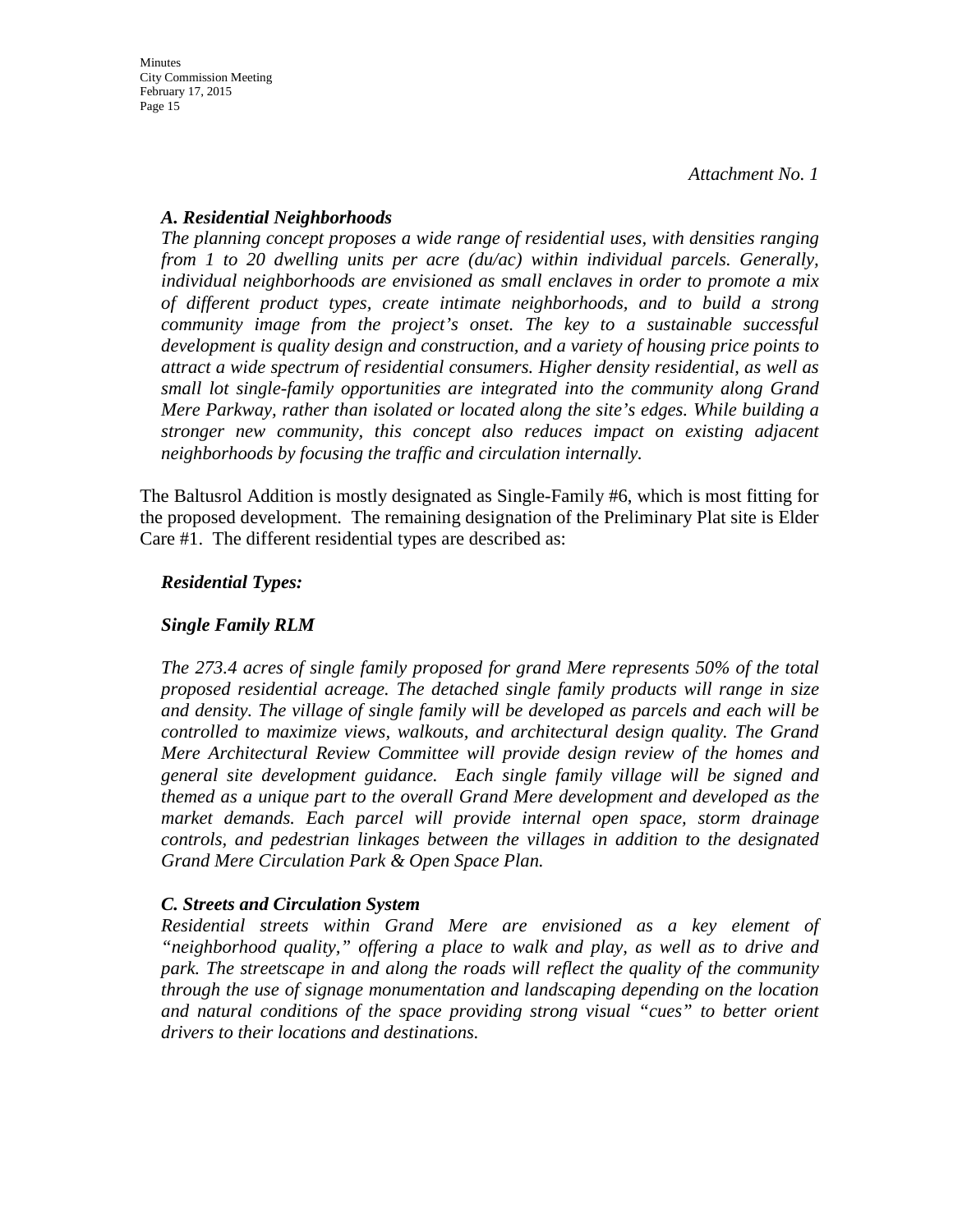*When utilizing the approved Manhattan street system standards the hierarchy, streetwidths, design speeds, and travel/parking lanes are consistent and will not compromise auto on-street parking, or bike and pedestrian access. The street layout will frame important views and vistas, including buildings, golf course, and natural features. Onstreet parking is available on all local streets.*

*The Master Planned Community will be accessed from Kimball Avenue and Marlatt Avenue. Additional access points into the Community from surrounding residential streets are shown on the Master Plan.*

#### *D. Pedestrian and Bicycle Circulation System*

*Connectivity with the City of Manhattan Linear Park Master Plan is our main focus for the overall trails system. A comprehensive pedestrian and bicycle system is proposed for the community to provide access to individual neighborhoods, the Club Facility and Hotel site, commercial services, and open space amenities~ Elements include both offstreet and on street bike paths, natural unimproved trails, and a 17.2 acre linear park along Little Kitten Creek. An easement shall be provided for the extension of the Hudson trail northward, along the east property line to northeast corner section 3-10- 7. All trail/path systems will be site- specifically designed at the time of construction. Each will be reviewed on a site-by-site basis to ensure sensitive placement and minimum disturbance. This will be coordinated with the Park & Recreation Board and the Parks and Recreation Department.*

#### *G. Golf Course Development*

*The Grand Mere development drainage and detention system shall be designed to work in concert with the golf course drainage and detention system. The course was designed to meet the environmental goals of the Audubon International Signature Status Program.*

#### *Bike Paths, Trails and Sidewalks*

*Bike paths, trails and sidewalks are provided along the internal streets and open spaces to provide internal connections between the villages where possible. See the Circulation Parks & Open Space Plan.*

Based on the proposed Preliminary Plat and the proposed single family homes, the density in the Baltusrol Addition, would be 0.33 dwelling units per net acre. The Comprehensive Plan suggests that a density range of less than one (1) to eleven (11) dwelling units per net acre is appropriate in the RLM category, and the Grand Mere Plan suggests a range of one (1) to twenty (20) dwelling units per acre in individual parcels and an overall density in all of Grand Mere of 1.5 units per acre.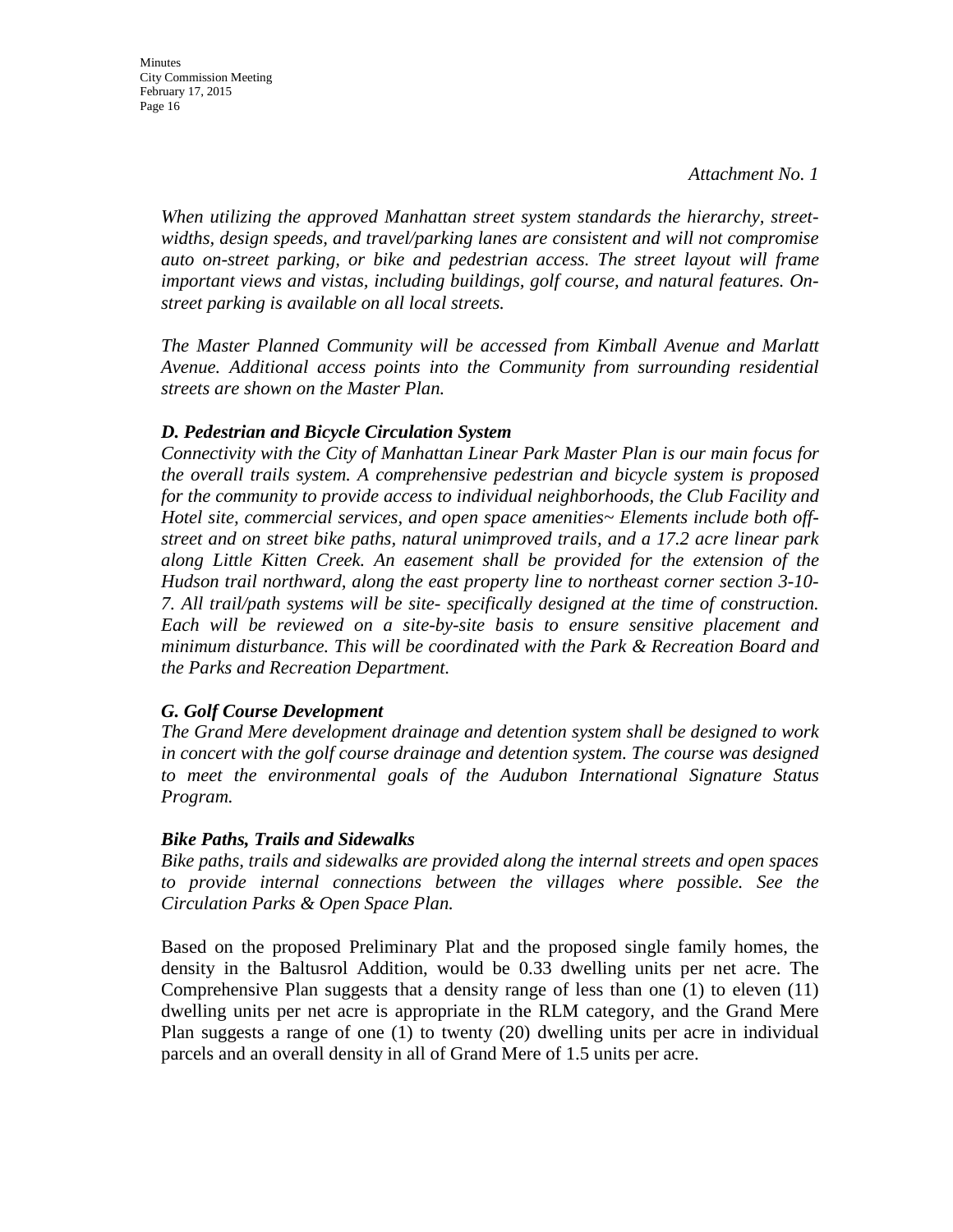**THE PROPOSED REZONING OF THE BALTUSROL ADDITION**, **TO** R-1, Single-Family Residential District **CONFORMS TO THE POLICIES OF THE**  Grand Mere Community Master Plan, and the Manhattan Urban Area Comprehensive Plan.

#### **8. ZONING HISTORY AND LENGTH OF TIME VACANT AS ZONED:**

- August 7, 1997 Riley County Commission approved Preliminary Development Plan of Colbert Hills and the Wildcat PUD.
- August 14, 1997 Riley County Commission approved Final Development Plan.
- February 7, 2000 Planning Board approves resolution adopting Grand Mere Community Master Plan and amendment of Comprehensive Land Use Plan.
- March 7, 2000 City Commission approved first reading of an ordinance adopting the Grand Mere Community Master Plan.
- April, 2003 Comprehensive Plan adopted. Grand Mere Community Master Plan adopted as a related plan and implementation document.

The tract has remained vacant to date and was range land prior to development of the adjoining golf course and surrounding Grand Mere.

### **9. CONSISTENCY WITH INTENT AND PURPOSE OF THE ZONING ORDINANCE:**

The intent and purpose of the Manhattan Zoning Regulations is to protect the public health, safety, and general welfare; regulate the use of land and buildings within zoning districts to assure compatibility; and to protect property values.

The proposed rezoning is consistent with the intent and purpose of the Manhattan Zoning Regulations because proposed lot sizes conform to the minimum requirements of the R-1 District. In addition, the proposed Preliminary Plat dedicates easements and rights-of-way to serve the subdivision consistent with the requirements of the Manhattan Urban Area Subdivision Regulations.

The R-1, Single-Family Residential District is designed to provide a dwelling zone at a density no greater than one dwelling unit per 7,500 square feet. The Preliminary Plat shows lots ranging from approximately 9,406 square feet in area up to 22,322 square feet in area, with the majority of lot sizes being approximately 17,00 square feet in area. The proposed lots conform to the requirements of the proposed R-1 District.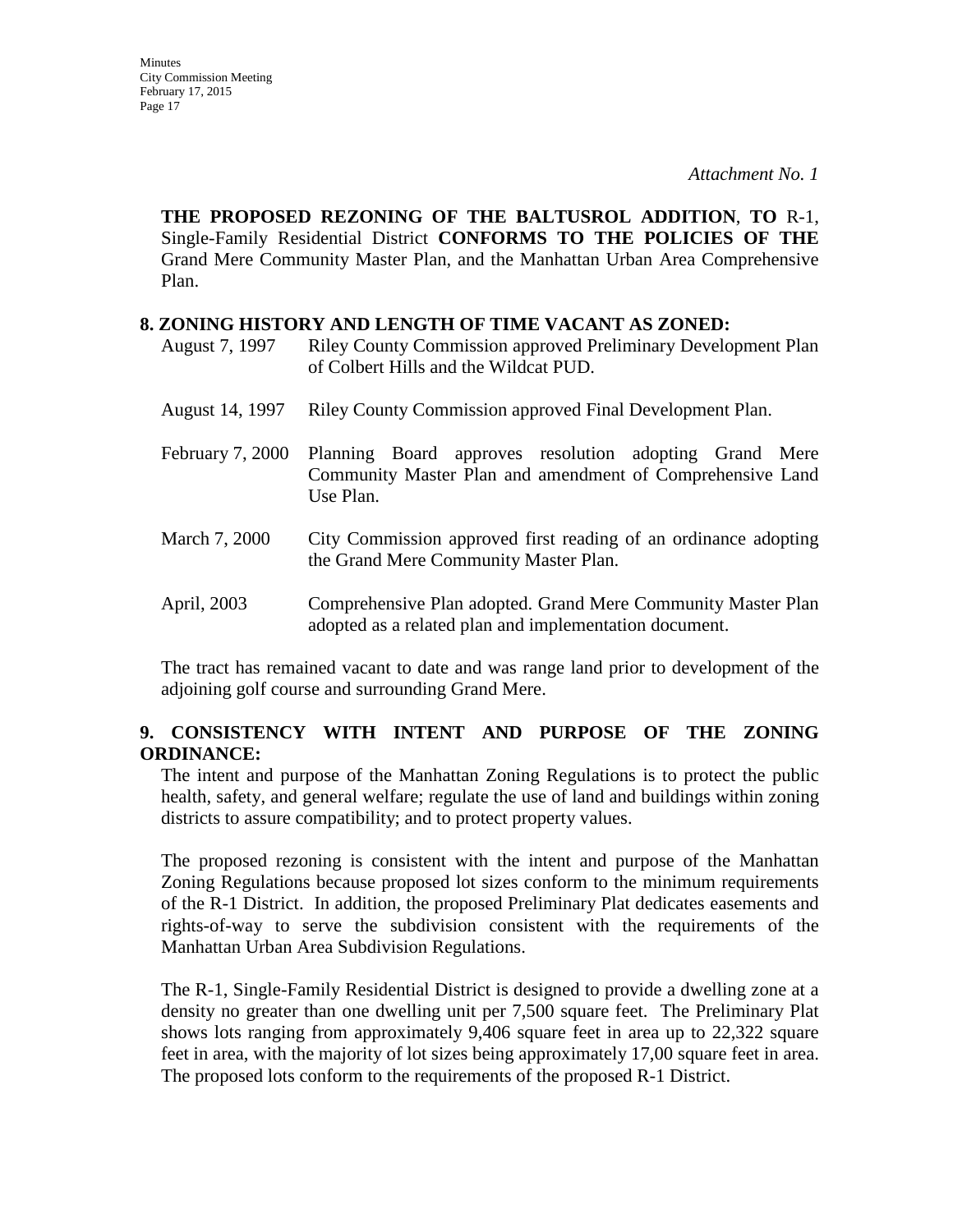**10. RELATIVE GAIN TO THE PUBLIC HEALTH, SAFETY AND WELFARE THAT DENIAL OF THE REQUEST WOULD ACCOMPLISH, COMPARED WITH THE HARDSHIP IMPOSED UPON THE APPLICANT:** There appears to be no gain to the public that denial of the rezoning would accomplish. No expected adverse impacts on the public health, safety and welfare are anticipated as a result of the rezoning. Development of the site cannot proceed until the proposed Preliminary Plat is approved. A separate application was submitted for approval of a Preliminary Plat. It may be a hardship upon the owner if the rezoning is denied, as it conforms to the adopted Comprehensive Plan.

**11. ADEQUACY OF PUBLIC FACILITIES AND SERVICES:** Adequate street, sanitary sewer and water services are available to serve the site.

#### **12. OTHER APPLICABLE FACTORS:** None

**13. STAFF COMMENTS:** City Administration recommends approval of the proposed rezoning of the Baltusrol Addition, an approximate 10-acre tract of land, generally located 1,500 feet north of the intersection of Grand Mere Parkway and Colbert Hills Drive, on the west side of the future extension of Grand Mere Parkway, from County R-PUD, Residential Planned Unit Development District**,** to R-1, Single- Family Residential District, based on the findings in the Staff Report.

#### **ALTERNATIVES:**

- 1. Recommend approval of the proposed rezoning of the Baltusrol Addition, from County R-PUD, Residential Planned Unit Development District**,** to R-1, Single-Family Residential District, based on the findings in the Staff Report.
- 2. Recommend denial of the proposed rezoning, stating the specific reasons for denial.
- 3. Table the proposed rezoning to a specific date, for specifically stated reasons.

#### **POSSIBLE MOTION:**

The Manhattan Urban Area Planning Board recommends approval of the proposed rezoning of the Baltusrol Addition, an approximate 10-acre tract of land, generally located 1,500 feet north of the intersection of Grand Mere Parkway and Colbert Hills Drive, on the west side of the future extension of Grand Mere Parkway, from County R-PUD, Residential Planned Unit Development District**,** to R-1, Single- Family Residential District based on the findings in the Staff Report.

**PREPARED BY:** Chad Bunger, AICP, CFM, Senior Planner **DATE:** January 26, 2015 CB/vr 15003}SR}BaltusrolAddition}CPUDtoR1.docx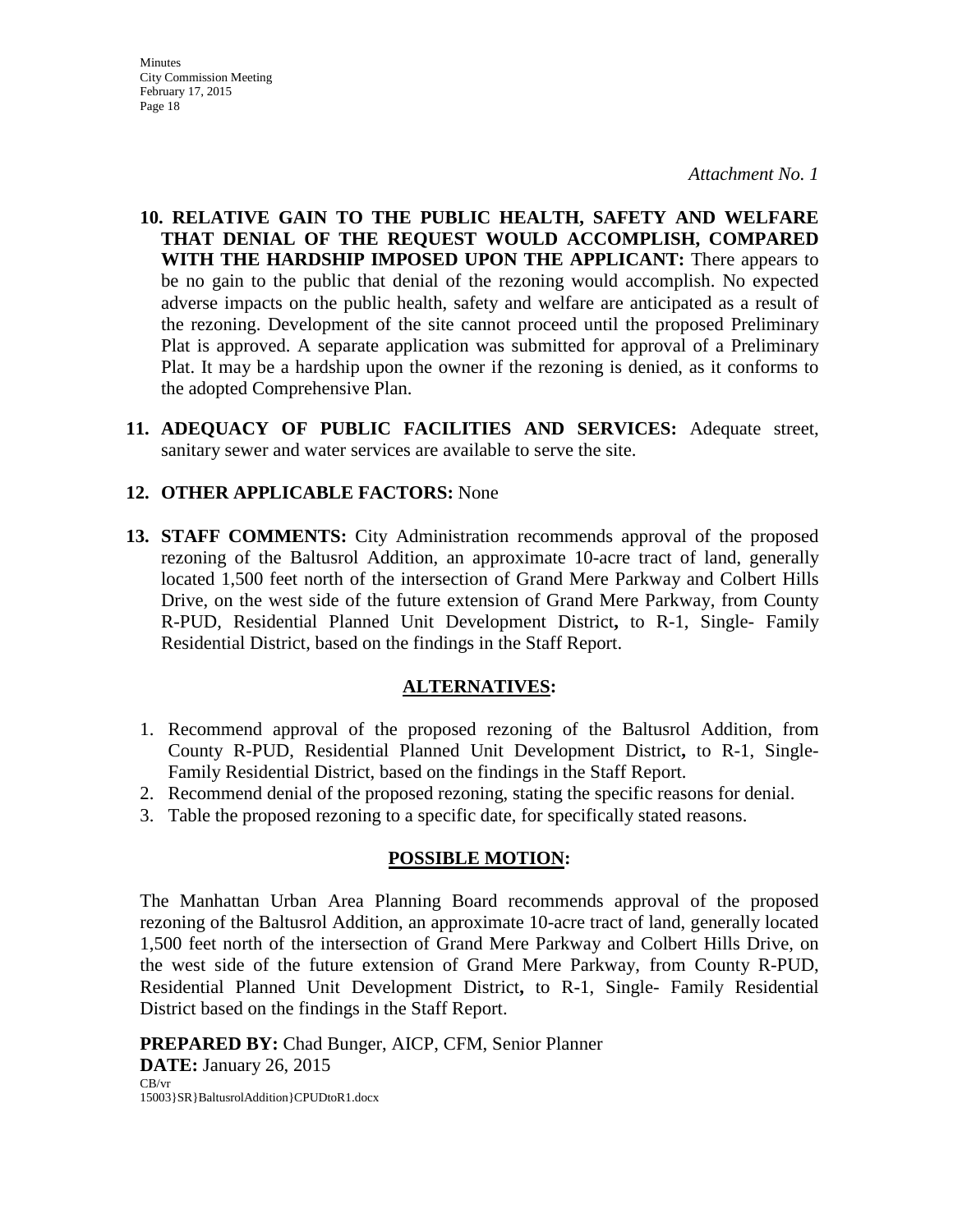#### **STAFF REPORT**

#### **AN AMENDMENT OF ORDINANCE NO. 6972 AND THE FINAL DEVELOPMENT PLAN OF THE BLUEMONT & N. MANHATTAN HOTEL PUD; AND APPROVE THE REVISED FINAL DEVELOPMENT PLAN OF CAMPUS BRIDGE LOFTS RESIDENTIAL PUD.**

# **BACKGROUND**

**APPLICANT:** SSC, agent for US Cellular – Justin Anderson

**OWNER:** Excel Group, LLC – Andrew Suber

**ADDRESS:** 1212 Bluemont Avenue (Bluemont/N. Manhattan Hotel); and 820 N. Manhattan Avenue (Campus Bridge Lofts)

**LOCATION:** Lot 1, Bluemont & N. Manhattan Addition and Lots 781 – 784, Ward 3

**AREA:** Bluemont Hotel – 45,161 square feet (1.04 acres) Campus Bridge Lofts – 13,583 square feet (0.52 acres)

#### **DATE OF PUBLIC NOTICE PUBLICATION:** December 30, 2014

#### **DATE OF PUBLIC HEARING: PLANNING BOARD:** January 22, 2015 **CITY COMMISSION:** February 17, 2015

The applicant has proposed to install telecommunication antennas and accessory equipment on the Bluemont Hotel and locate accessory ground equipment on the Campus Bridge Lofts condominiums to the north of the alley. The proposal requires an amendment to the PUD Ordinance No. 6972 and Final Development Plan for the Bluemont & N. Manhattan Hotel Commercial PUD. The Campus Bridge Lofts PUD ordinance already identifies telecom facilities as a permitted use. The Final Development Plan of this development needs to be amended to accommodate the ground equipment for the proposed telecom facilities.

## **EXISTING PUD**

#### **Bluemont and N. Manhattan Hotel PUD – Ordinance No. 6972**

Conditions of Approval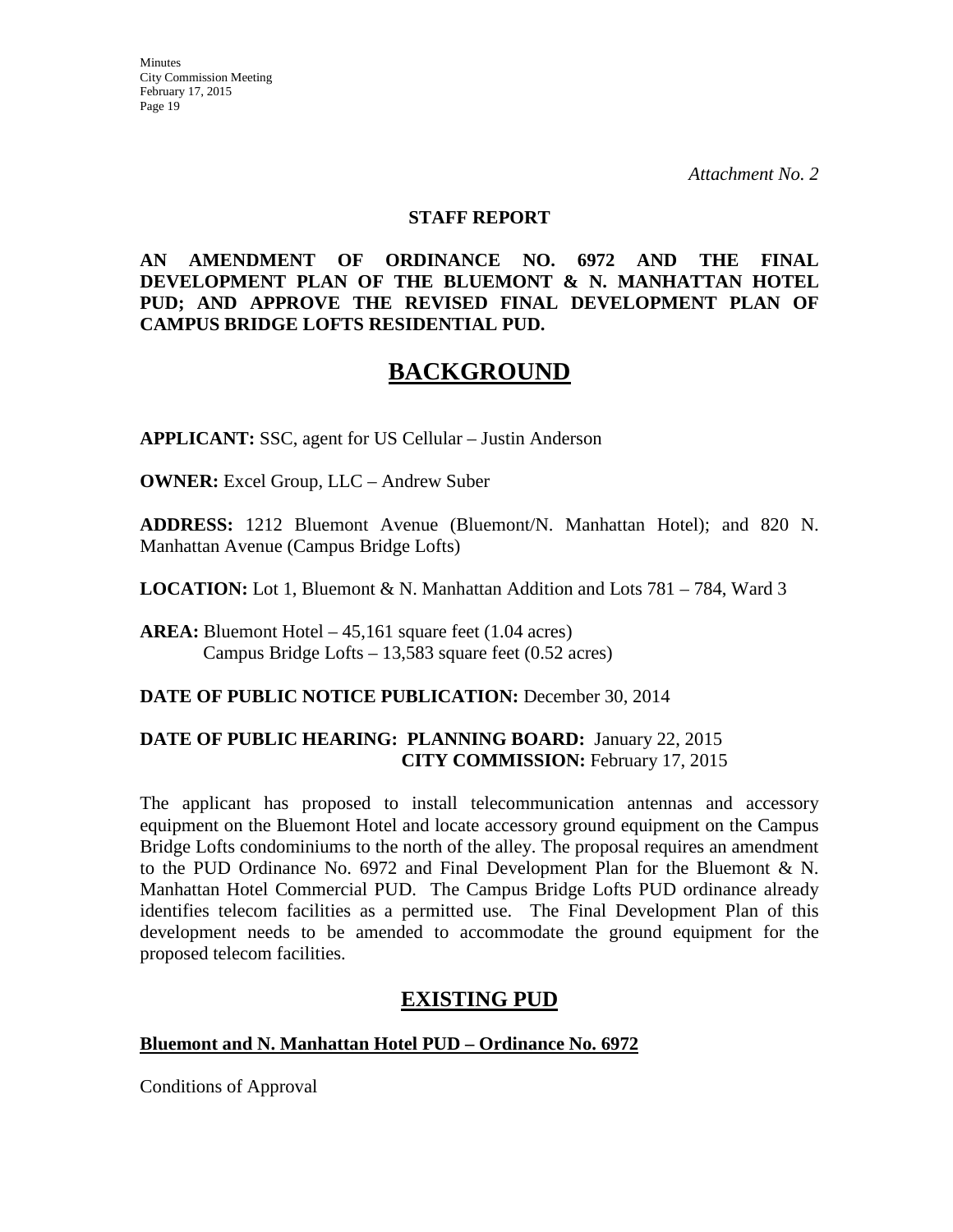- 1. The Permitted Uses shall include all of the Permitted Uses of the C-3, Aggieville Business District, excluding Automobile Service Stations, Bed and Breakfast Homes, Bed and Breakfast Inns, Carpet and Rug Stores, Laundry Establishments, Miniature Golf Courses, Pet Grooming Shops, and Taverns.
- 2. The two (2) separate ground floor commercial spaces, as shown on the first floor plans, and conversion of ground floor space to separate commercial space such as, but not limited to, the model room and model suite, shall not be included within the licensed premises for alcoholic liquor or cereal malt beverage sales.
- 3. Signage shall be limited to signs proposed in the application documents.
- 4. Exempt signage shall include signage described in Article VI, Section 6-104 (A)(1),(2),(4),(5), and (7); and, Section 6-104 (B)(2) and B(5).
- 5. Landscaping shall be maintained in good condition.
- 6. A landscape performance agreement shall be approved, prior to issuance of a building permit.
- 7. Prior to issuance of any occupancy certificate for the property, the alley shall be repaved according to City specifications, from N. Manhattan Avenue to N. 12 Street. The applicant shall ensure that such repaving is completed either by initiating the benefit district process, or by another mechanism in which the applicant assumes primary financial responsibility for the repaving.
- 8. The applicant shall secure an agreement with the adjacent property owner of the Campus Bridge Lofts PUD to the north to share the trash dumpster.

#### **Campus Bridge Lofts PUD – Ordinance No. 6436**

Conditions of Approval

- 1. Permitted uses shall include a multiple-family residential building and telecommunications facilities.
- 2. A maximum of seventy-four (74) bedrooms shall be permitted.
- 3. Telecommunications facilities may include any cables, wires, lines, wave guides, antennas and any other equipment or facilities, including cabinets that house telecommunications providers' equipment, associated with the transmission or reception of communications which a provider would locate or install on the apartment building.
- 4. Telecommunications facilities shall be of a stealth design, which includes a method of designing, constructing, and/or locating any telecommunications facility to blend in with the character and environment of the area in which it is located, and to enhance compatibility with adjacent land uses by minimizing visual impacts by either: (1) being concealed and virtually invisible to the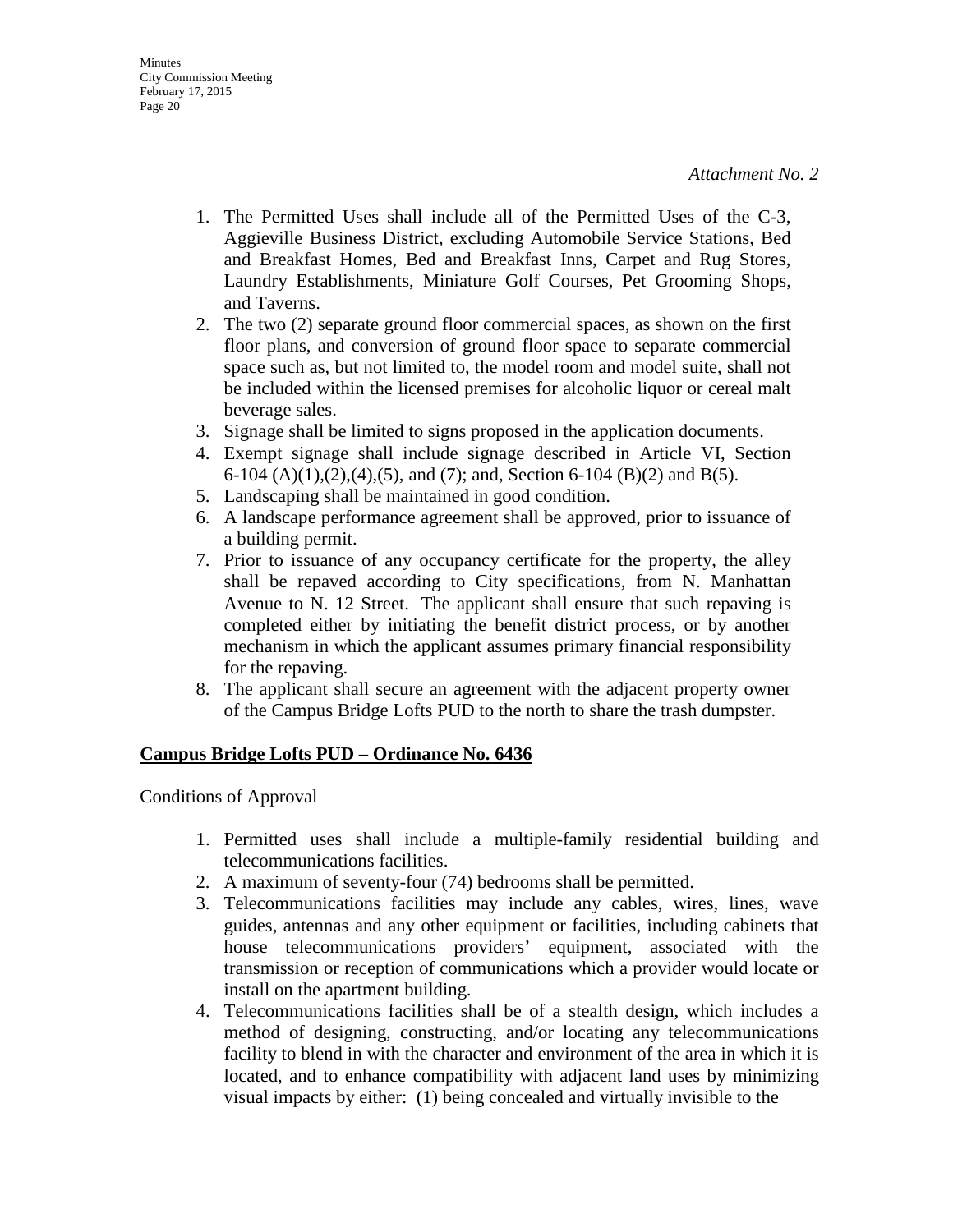observer, such as an antenna located behind louvers or architectural screening on a building, or placed inside the building; or (2) camouflaged through design, placement and coloration to blend in with its surroundings, or integrated into architectural elements of the building, to such an extent that it is indistinguishable by the casual observer from the building or the surroundings in which it is placed, such as panel antennas that are colored and located to match the architecture of the building.

- 5. The off-street parking areas may include controlled access if determined to be necessary. Prior to installation of any access control, City Administration and emergency providers shall review and approve the controlled access.
- 6. Landscaping and irrigation shall be provided pursuant to a Landscaping Performance Agreement between the City and the owner, which shall be entered into prior to issuance of a building permit.
- 7. All landscaping and irrigation shall be maintained in good condition.
- 8. Street trees located in the public right-of-way adjacent to the site shall be preserved or replaced, as per requirements of the City Forester.
- 9. Additional landscaping shall be provided in parking lot entry islands.
- 10. Signs shall include a ground sign and exempt signage described in Article VI, Section 6-104 (A)(1), (2), (4), (5), (7) and (8); and, Section 6-104 (B)(2).

## **PROPOSED AMENDMENT**

The applicant has proposed to install telecommunication antennas on the north, west and south walls of the hotel building, along with conduit and accessory equipment on the north side of the existing building and on the roof top. Two (2), eight (8) foot tall antennas will be located on each of the three (3) facades of the building. The antennas on the south and west facades will be approximately three (3) feet below the top of the parapet and will use screening material to match the building's limestone façade as stealth measures. The antennas on the north façade will be located two (2) feet below the roof line and painted to match the stucco wall as stealth measures. Conduit and accessory equipment will be disguised as downspouts and/or painted to match the building materials. City Administration has recommended a condition of approval to require that the antennas, conduits and accessory equipment on the hotel property use stealth measures, as proposed, to match the façade's building materials or painted to match the buildings materials.

The antennas on the hotel will be connected to ground equipment on the adjacent property to the north of the alley. The wires, etc. will be run underneath the public alleyway via conduits to the equipment to be located to the north of the existing trash dumpster located along the alleyway on the adjacent property. A public right-of-way permit is required to allow the conduit and equipment under the public alleyway (which is a right-of-way). City Administration has recommended a condition of approval that the public right-of-way permit shall be completed and approved before any building or electrical permits will be issued for the telecommunications installation.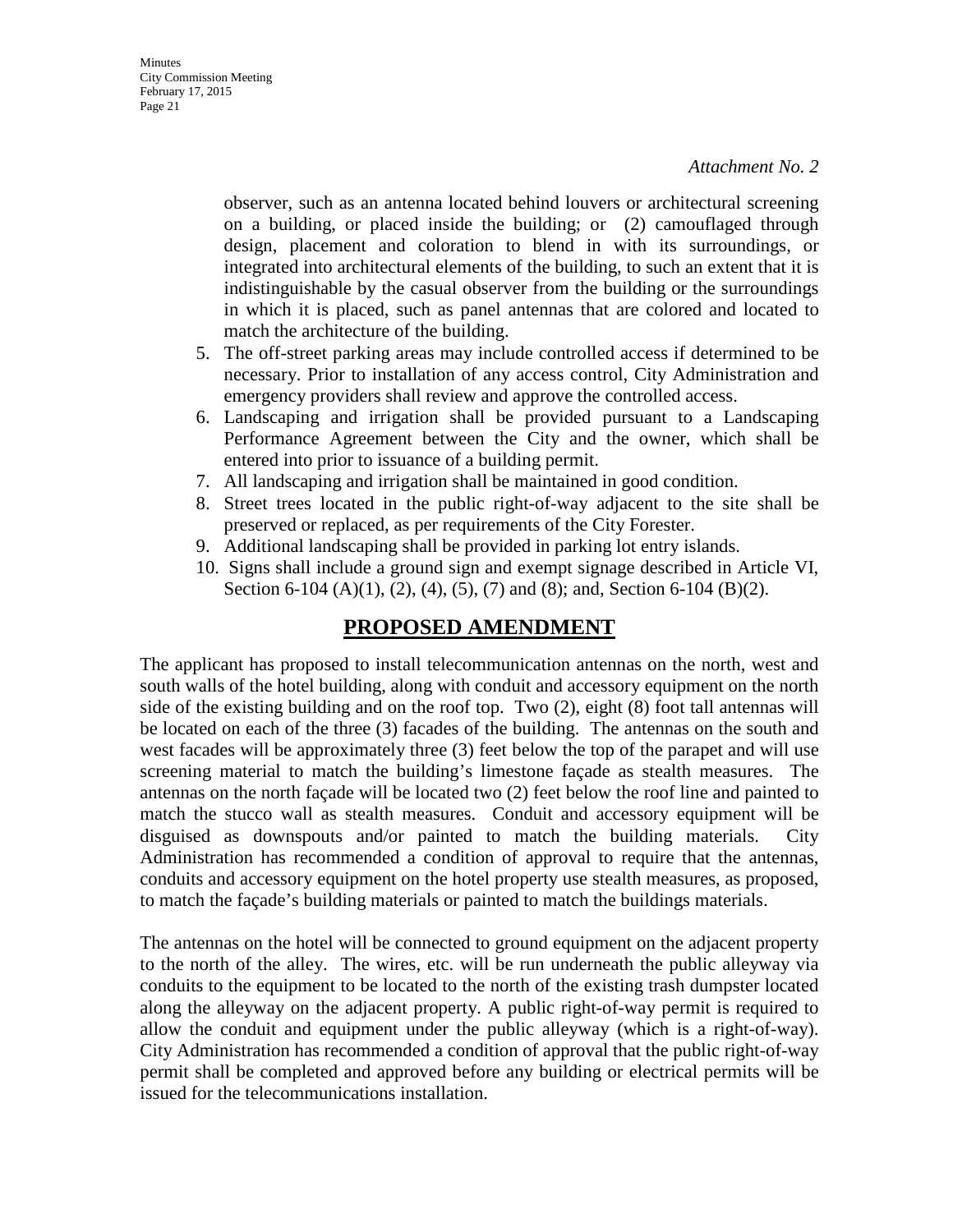*Attachment No. 2*

The proposed ground equipment will consist of cabinets mounted on ground mounted stands. The area for the ground equipment will be approximately seventeen (17) feet wide and nine (9) deep. The application site plan states that the ground equipment is to enclosed by a new fence that will match the existing fence surrounding the trash dumpster. The existing trash dumpster enclosure consists of a split faced, limestone block wall with a metal gate. City Administration recommends a condition of approval that the ground equipment screening be constructed of the same split-faced, limestone block material to match the existing enclosure.

As previously described, the Bluemont and N. Manhattan Hotel Commercial PUD does not currently allow telecommunication facilities. The Campus Bridge Lofts Residential PUD does allow telecommunication facilities (cellular equipment). The proposed development requires an amendment to Ordinance No. 6972 and the Final Development Plan of Bluemont and N. Manhattan Hotel Commercial PUD, along with a revised Final Development Plan for the Campus Bridge Lots Residential PUD where the ground equipment will be placed.

# **MATTERS TO BE CONSIDERED WHEN AMENDING A PLANNED UNIT DEVELOPMENT**

**1. WHETHER THE PROPOSED AMENDMENT IS CONSISTENT WITH THE INTENT AND PURPOSE OF THE APPROVED PUD, AND WILL PROMOTE THE EFFICIENT DEVELOPMENT AND PRESERVATION OF THE ENTIRE PUD:** The proposed amendment is consistent with the approved Bluemont and N. Manhattan Hotel Commercial PUD and promotes the preservation of the PUD. The PUD allows for most of the land uses found in the adjacent C-3, Aggieville Business District, with the exception of a few incompatible or impractical land uses. Telecommunication facilities are permitted in the C-3 District if stealth measures are taken and the proposed facility meets required separation from historic properties or residential districts. Telecommunication facilities are a Conditional Use in the C-3 District if stealth measures are not taken or it does not meet the required distances from the historic properties or residential districts.

The entire PUD is preserved by the use of the stealth measures to blend or hide the proposed antennas and accessory equipment on the building. If properly done, the equipment will not be noticeable by the public.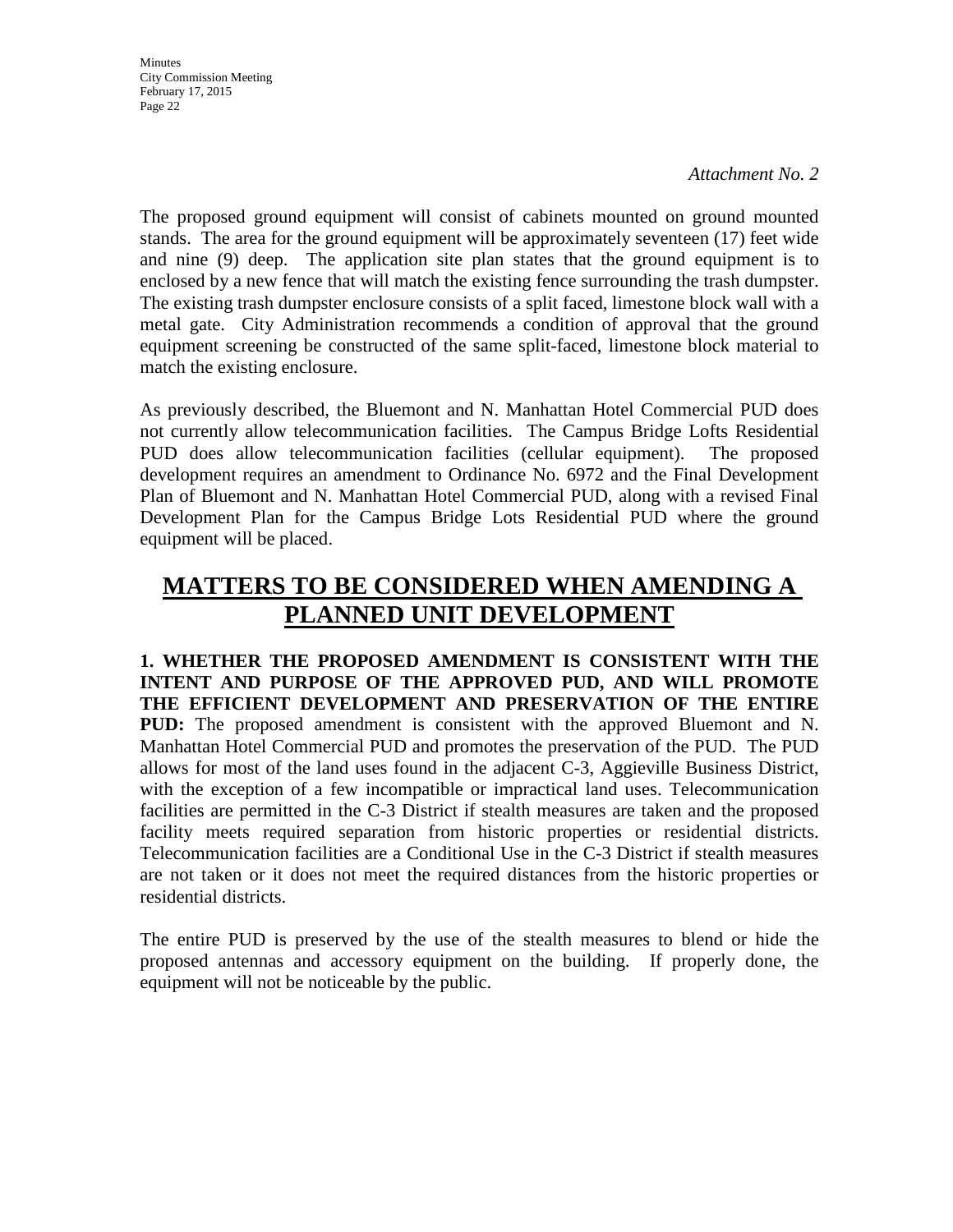**2. WHETHER THE PROPOSED AMENDMENT IS MADE NECESSARY BECAUSE OF CHANGED OR CHANGING CONDITIONS IN OR AROUND THE PUD, AND THE NATURE OF SUCH CONDITIONS:** The Campus Bridge Lofts Residential PUD to the north allows for stealth telecommunication facilities; however the Bluemont and N. Manhattan Hotel PUD does not allow them. With the construction of the Bluemont Hotel, telecommunication equipment cannot be placed on the south side of the seven-story condominium building to serve cellular users in Aggieville and the neighborhoods to the south, because the hotel masks the coverage. The proposed amendment is necessary to meet the demand for improved coverage for cellular service in Aggieville and residential districts in the area.

**3. WHETHER THE PROPOSED AMENDMENT WILL RESULT IN A RELATIVE GAIN TO THE PUBLIC HEALTH, SAFETY, CONVENIENCE OR GENERAL WELFARE, AND IS NOT GRANTED SOLELY TO CONFER A SPECIAL BENEFIT UPON ANY PERSON:** The general public who use cellular service should see a benefit in convenience and general welfare from the increase in capacity from the telecommunication provider. The granting of the proposed amendment is not seen as a special benefit solely for the applicant or the property owners.

# **ADDITIONAL MATTERS TO BE CONSIDERED WHEN AMENDING A PLANNED UNIT DEVELOPMENT**

**1. LANDSCAPING:** The hotel site is largely impervious surfaces with the building, offstreet parking garage and sidewalks. The telecommunication equipment will be located entirely on the building.

The landscaping for the Campus Bridge Lofts PUD will largely go unchanged. The location of the ground equipment is where the buildings HVAC equipment currently is located. This existing equipment will be located in an area to the west in a graveled landscape bed along the alley. No significant decrease to the amount landscape space will occur.

**2. SCREENING:** The telecommunication antennas on the hotel will be screened and/or painted in a stealth manner to match the building materials.

A note on the application site plans states that the ground equipment at the Campus Bridge Lofts site will be screened by a sight-obscuring fence that matches the existing fence. The proposed fence will enclose the ground equipment, with the exception of the area immediately adjacent to the electrical meters located on the existing building. This area must be remained open to allow access to the meters. A main gate is to be provided on the east side of the ground equipment compound to give access from the adjacent off-street parking lot. The existing trash dumpster enclosure is a split-faced, limestone block wall.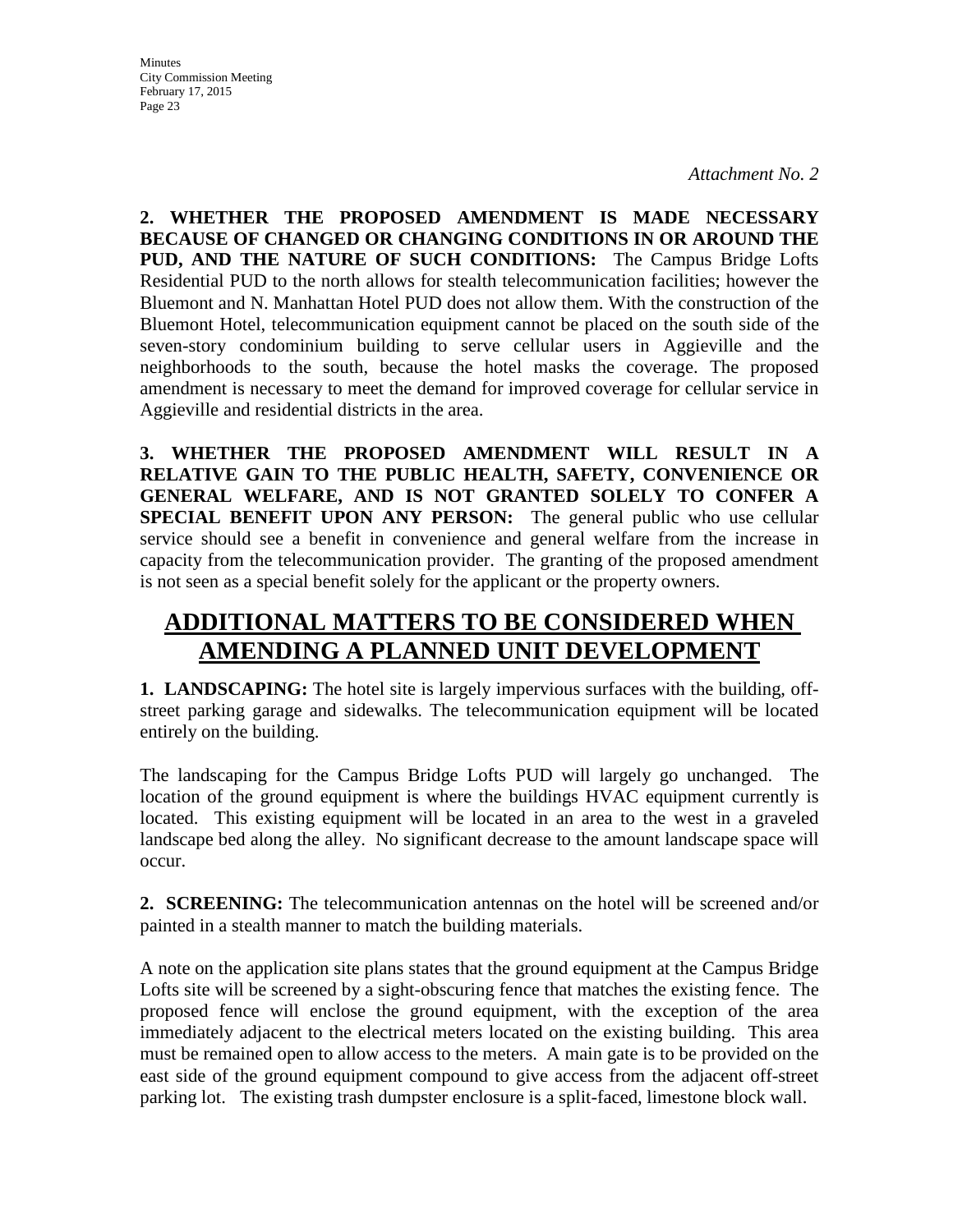City Administration recommends a condition of approval that the ground equipment be screened by a limestone block wall to match the existing enclosure.

**3. DRAINAGE:** No changes to the drainage pattern of the two (2) sites will occur as a result of the proposed development.

**4. CIRCULATION:** No changes to the circulation pattern or parking counts will occur from the proposed development.

**5. OPEN SPACE/LANDSCAPED AND COMMON AREA:** No changes in the amount of open space/landscaped spaces will occur from the proposed development.

**6. CHARACTER OF THE NEIGHBORHOOD:** The area contains a mixture of commercial properties to the south in the Aggieville Business District, and single-family, two-family and multiple-family rental units to the north and east. The Kansas State University campus is to the west.

# **MATTERS TO BE CONSIDERED WHEN REZONING**

**1. EXISTING USE:** A mixed-use commercial hotel building; and an apartment/condominium building.

**2. PHYSICAL AND ENVIRONMENTAL CHARACTERISTICS:** Both properties are completely built upon as permitted in the respective approved Planned Unit Developments.

### **3. SURROUNDING LAND USE AND ZONING:**

- **(a.) NORTH:** Vattier Street, a local residential street, single-family, two-family and multiple-family rental units; R-3/M-FRO, Multiple-Family Residential District and Multi-Family Redevelopment Overlay District.
- **(b.) SOUTH:** Bluemont Avenue, a five-lane, divided minor arterial street, commercial properties in the C-3, Aggieville Business District.
- **(c.) EAST:** Single-family, two-family and multiple-family rental units; R-3/M-FRO Districts.
- **(d.) WEST:** Manhattan Avenue, a two-lane collector street that is divided in proximity to the site and Kansas State University campus, U, University District.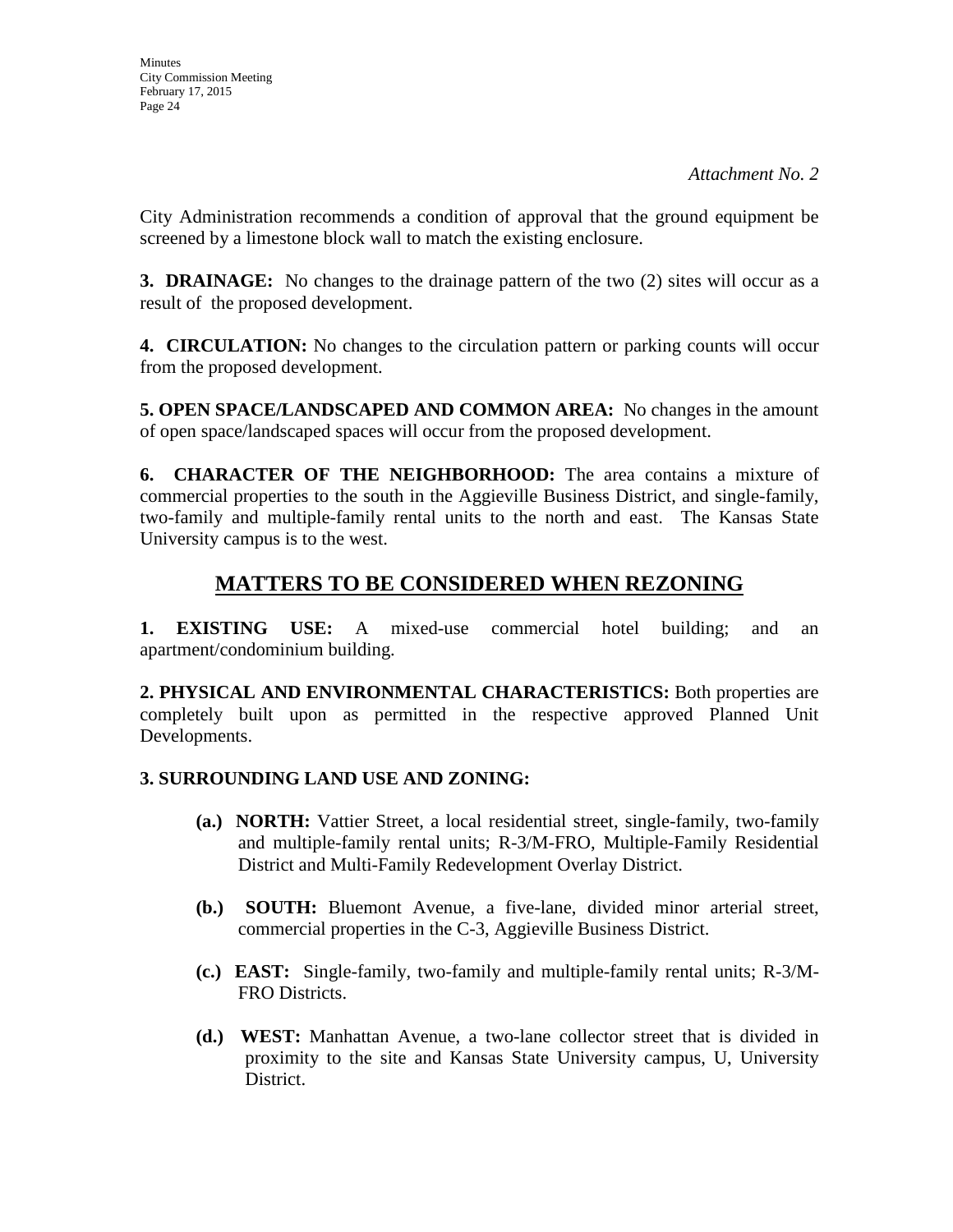**4. GENERAL NEIGHBORHOOD CHARACTER:** See above under "6. CHARACTER OF THE NEIGHBORHOOD".

**5. SUITABILITY OF SITE FOR USES UNDER CURRENT ZONING:** Both sites are completely built as approved through the PUD process.

**6. COMPATIBILITY OF PROPOSED DISTRICT WITH NEARBY PROPERTIES AND EXTENT TO WHICH IT MAY HAVE DETRIMENTAL AFFECTS:** The proposed telecommunication facilities on the two (2) sites should not adversely impact adjacent properties. The proposed antennas and accessory equipment will be visually screened by stealth measures. The proposed ground equipment will be within a walled enclosure to conceal the equipment. The proposed equipment will not generate additional vehicular traffic above and beyond what the uses of the two (2) properties already generate. No other impacts are anticipated.

Please note that the Telecommunication Act of 1996 sets five (5) limitations on state or local authority in regards to regulating wireless telecommunications facilities. The Act of 1996 amended Title 47 of the United States Code (U.S.C.) Section  $332(c)(7)(B)(iv)$  is as follows:

"No State or local government or instrumentality thereof may regulate the placement, construction, and modification of personal wireless service facilities on the basis of the environmental effects of radio frequency emissions to the extent that such facilities comply with the Commission's regulations concerning such emissions".

#### **7. CONFORMANCE WITH COMPREHENSIVE PLAN**

**THE PROPOSED AMENDMENT CONFORMS TO THE COMPREHENSIVE PLAN. THE CAMPUS BRIDGE LOFTS PUD WAS APPROVED TO ALLOW TELECOMMUNICATION FACILITIES. THE BLUEMONT AND N. MANHATTAN HOTEL PUD ALLOWS FOR MOST USES OF THE C-3 COMMERCIAL DISTRICT, BUT DID NOT SPECIFICALLY INCLUDE TELECOMMUNICATION FACILITIES AS A PERMITTED USE. ALLOWING SUCH A USE GENERALLY CONFORMS TO THE COMPREHENSIVE PLAN'S POLICIES.**

**8. ZONING HISTORY AND LENGTH OF TIME VACANT AS ZONED:**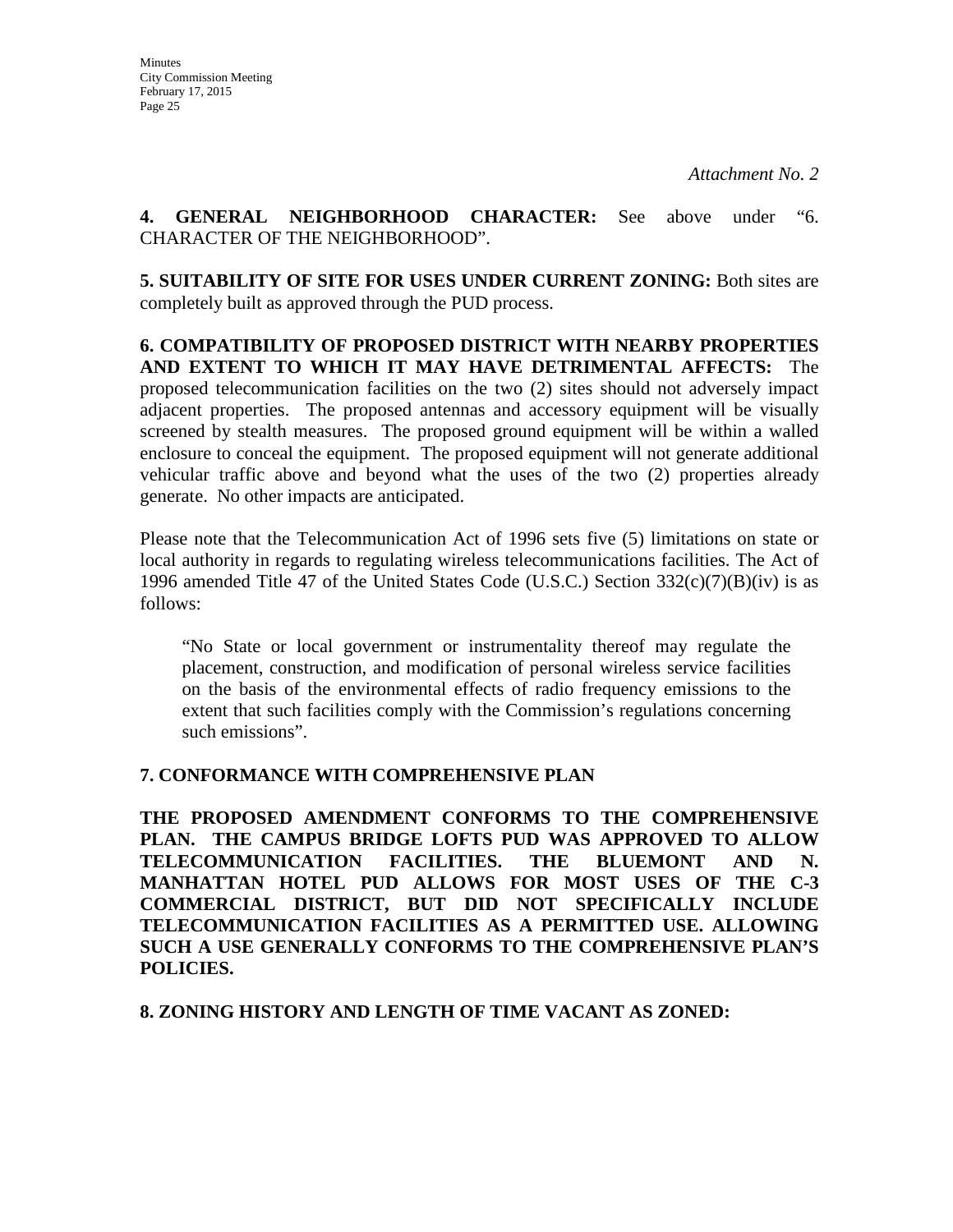## **Bluemont and N. Manhattan Hotel PUD**

| June 18, 2012      | Manhattan Urban Area Planning Board, on a vote of 6-0,<br>recommends approval of the proposed rezoning of the Bluemont<br>and N. Manhattan Hotel PUD at 800 and 810 N. Manhattan<br>Avenue, and 1222 and 1224 Bluemont Avenue,, from R-3,<br>Multiple-Family Residential District with M-FRO, Multi-Family<br>Redevelopment Overlay District, and UO, University Overlay<br>District, to PUD, Commercial Planned Unit Development<br>District, based on the findings in the Staff Report, with the nine<br>conditions. |
|--------------------|------------------------------------------------------------------------------------------------------------------------------------------------------------------------------------------------------------------------------------------------------------------------------------------------------------------------------------------------------------------------------------------------------------------------------------------------------------------------------------------------------------------------|
| July 10, 2012      | Applicant withdraws rezoning application to expand project and<br>reapply.                                                                                                                                                                                                                                                                                                                                                                                                                                             |
| September 17, 2012 | Manhattan Urban Area Planning Board recommends approval of<br>a proposed rezoning of the Bluemont and N. Manhattan Hotel<br>PUD at 800 and 810 N. Manhattan Avenue, and 1212, 1222, and<br>1224 Bluemont Avenue, from R-3, Multiple-Family Residential<br>District with M-FRO, Multi-Family Redevelopment Overlay<br>District, and UO, University Overlay District, to Commercial<br>PUD with eight conditions.                                                                                                        |
| October 2, 2012    | City Commission approves first reading of an ordinance rezoning<br>the proposed Bluemont and N. Manhattan Hotel PUD, generally<br>located on the northeast corner of Bluemont Avenue and North<br>Manhattan Avenue, from R-3, Multiple-Family Residential District<br>with M-FRO, Multi-Family Redevelopment Overlay District, and UO,<br>University Overlay District, to PUD, Commercial Planned Unit<br>Development District.                                                                                        |
| October 16, 2012   | City Commission approves Ordinance No. 6972 rezoning the<br>Bluemont and N. Manhattan Hotel PUD, generally located on the<br>northeast corner of Bluemont Avenue and North Manhattan<br>Avenue, from R-3, Multiple-Family Residential District with M-FRO,<br>Multi-Family Redevelopment Overlay District, and UO, University<br>Overlay District, to PUD, Commercial Planned Unit Development<br>District.                                                                                                            |
| December 17, 2012  | Manhattan Urban Area Planning Board approves the Final Plat<br>and Final Development Plan of the Bluemont $\& N$ . Manhattan<br>Hotel Commercial Planned Unit Development.                                                                                                                                                                                                                                                                                                                                             |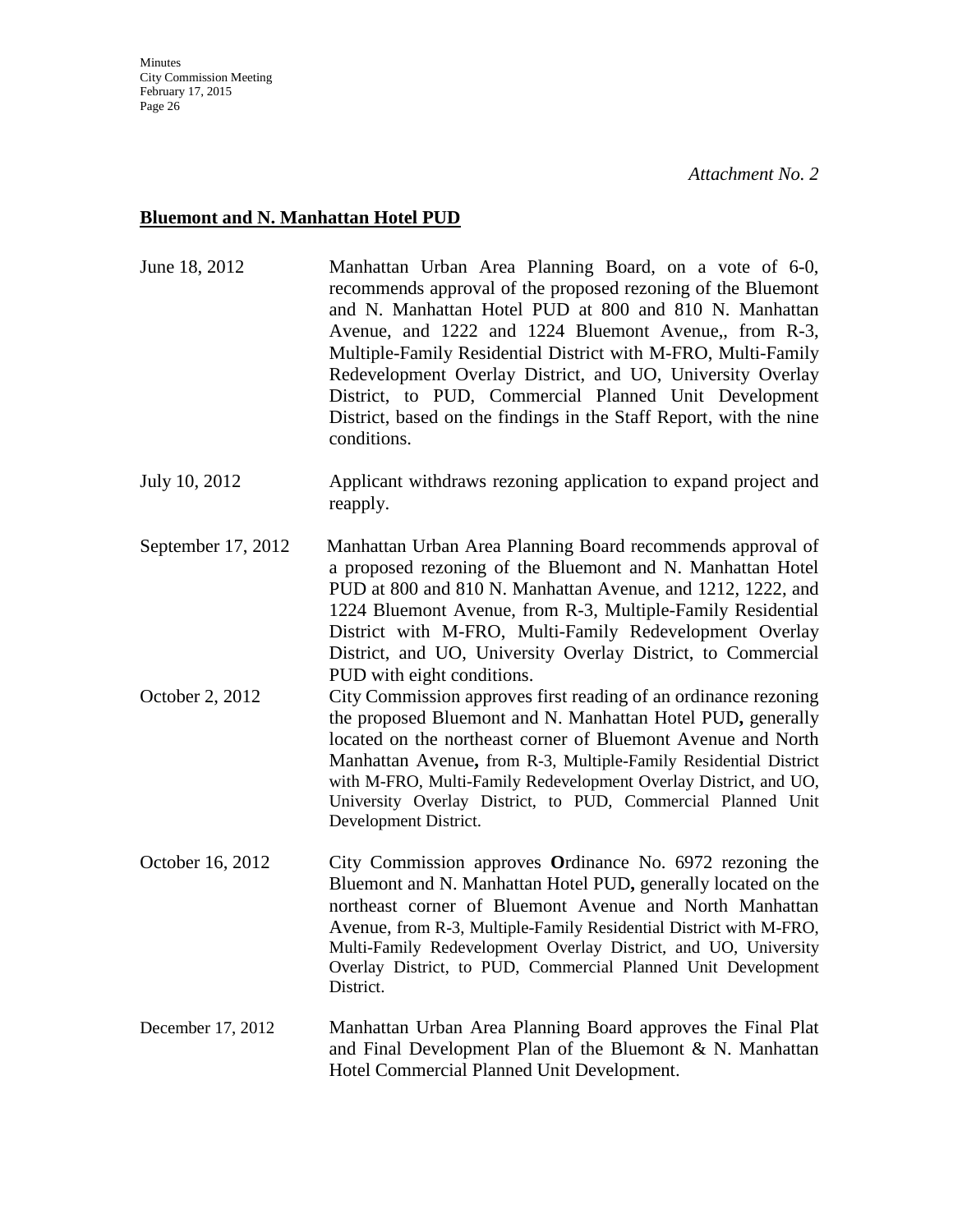*Attachment No. 2*

| January 8, 2013                | City Commission accepts rights-of-way and easements of the<br>Bluemont & N. Manhattan Hotel Addition, a Commercial<br>Planned Unit Development.                                                                                                                                                                                                                                                                                                                                                                                                                  |  |
|--------------------------------|------------------------------------------------------------------------------------------------------------------------------------------------------------------------------------------------------------------------------------------------------------------------------------------------------------------------------------------------------------------------------------------------------------------------------------------------------------------------------------------------------------------------------------------------------------------|--|
| August, 2014                   | Construction of the hotel was completed                                                                                                                                                                                                                                                                                                                                                                                                                                                                                                                          |  |
| <b>Campus Bridge Lofts PUD</b> |                                                                                                                                                                                                                                                                                                                                                                                                                                                                                                                                                                  |  |
| 1926-1965                      | B, Second Dwelling House District                                                                                                                                                                                                                                                                                                                                                                                                                                                                                                                                |  |
| 1965-1969                      | B-1, Multiple Family Dwelling District                                                                                                                                                                                                                                                                                                                                                                                                                                                                                                                           |  |
| 1969-1987                      | R-3, Multiple-Family Residential District and UO, University<br><b>Overlay District</b>                                                                                                                                                                                                                                                                                                                                                                                                                                                                          |  |
| 1986-2004                      | R-M, Four-Family Residential District and UO District                                                                                                                                                                                                                                                                                                                                                                                                                                                                                                            |  |
| September 4, 2003              | Manhattan Urban Area Planning Board conducts public hearing<br>on the advertised Phase 4 Expanded Redevelopment Area,<br>consisting of Sub Areas A-E. The proposed PUD site was<br>within the area designated as Sub Area A, and was proposed to<br>be rezoned from R-M/UO, Four-Family Residential District<br>with University Overlay, to R-3/UO/M-FRO, Multiple-Family<br>Residential District with University Overlay and Multi-Family<br>Redevelopment Overlay District.<br>The Planning<br>Board<br>recommended approval of the rezoning on a vote of 5-2. |  |
| October 7, 2003                | City Commission overrides the Planning Board and accepts the<br>request from the Aggieville Business Association to not rezone<br>five of the blocks under consideration. The proposed PUD site<br>was within the five-block area and remained R-M/UO District.                                                                                                                                                                                                                                                                                                  |  |
| September 9, 2004              | Manhattan Urban Area Planning Board conducts a public<br>hearing to consider the rezoning of Campus Bridge Lofts from<br>R-M/UO District to Residential Planned Unit Development.<br>After discussion, the Planning Board tabled the public hearing<br>to the October 4, 2004, Planning Board meeting.                                                                                                                                                                                                                                                           |  |
| September 28, 2004             | The Aggieville-Campus Edge Study is presented to the<br>Manhattan Urban Area Planning Board and City Commission at<br>a Joint Work Session.                                                                                                                                                                                                                                                                                                                                                                                                                      |  |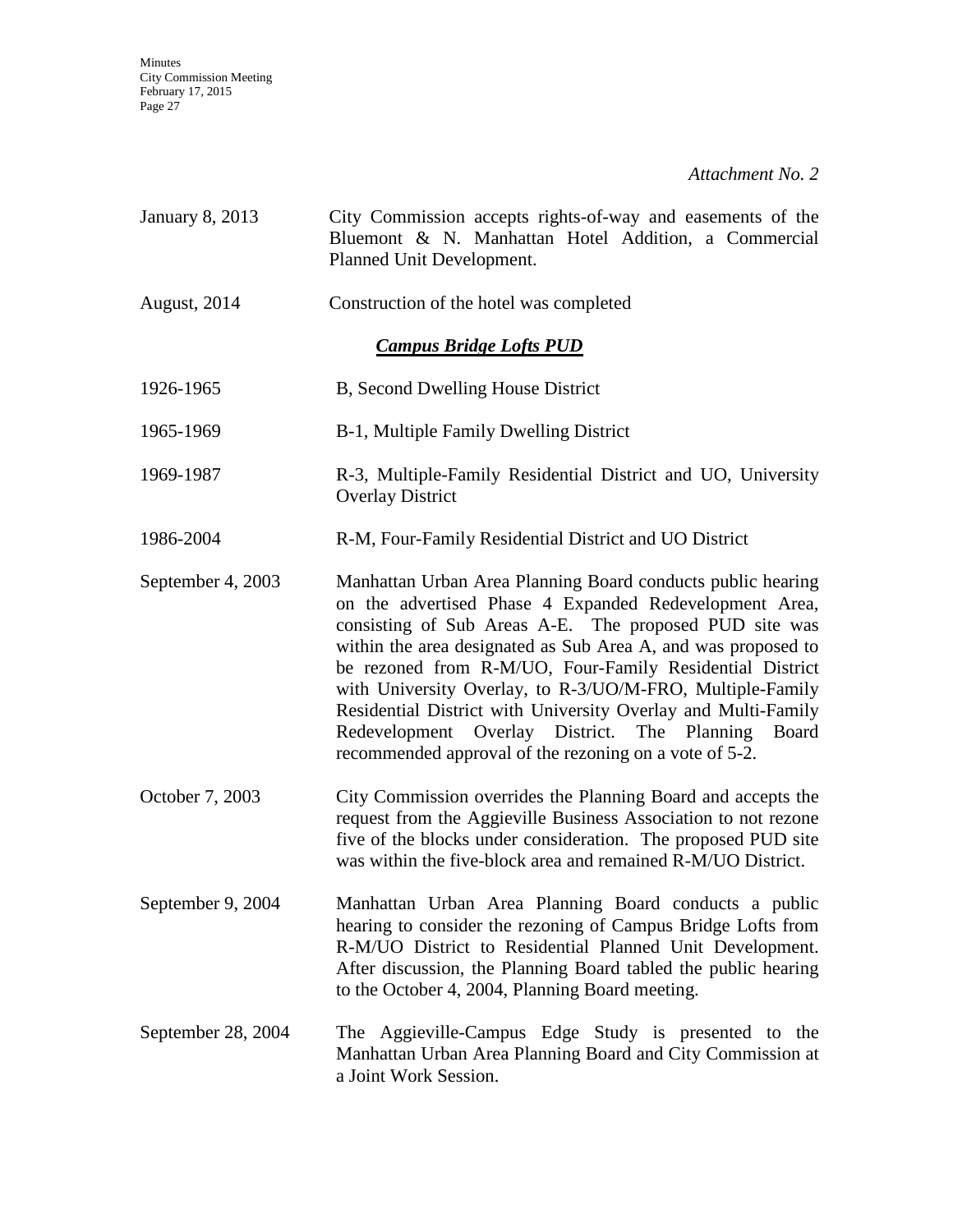| October 4, 2004  | Manhattan Urban Area Planning Board continues a public<br>hearing to consider the rezoning of Campus Bridge and<br>recommends approval of the rezoning. |
|------------------|---------------------------------------------------------------------------------------------------------------------------------------------------------|
| October 18, 2004 | City Commission approves first reading of the rezoning of<br>Campus Bridge Lofts from R-M/UO District to Residential<br>Planned Unit Development.       |
| November 2, 2004 | City Commission approves Ordinance No. 6436 rezoning<br>Campus Bridge Lofts Planned Unit Development.                                                   |

The construction of the apartment building was completed in 2007.

**9. CONSISTENCY WITH INTENT AND PURPOSE OF THE ZONING ORDINANCE:** The intent and purpose of the Zoning Regulations is to protect the public health, safety, and general welfare; regulate the use of land and buildings within zoning districts to assure compatibility; and to protect property values.

The PUD Regulations are intended to provide a maximum choice of living environments by allowing a variety of housing and building types; a more efficient use of land than is generally achieved through conventional development; a development pattern that is in harmony with land use density, transportation facilities and community facilities; and a development plan which addresses specific needs and unique conditions of the site which may require changes in bulk regulations or layout. The proposed PUD is consistent with the intent and purpose of the Zoning Regulations, and the intent of the PUD Regulations, subject to the conditions of approval.

**10. RELATIVE GAIN TO THE PUBLIC HEALTH, SAFETY AND WELFARE THAT DENIAL OF THE REQUEST WOULD ACCOMPLISH, COMPARED WITH THE HARDSHIP IMPOSED UPON THE APPLICANT:** There appears to be no gain to the public that denial of the request would accomplish compared to the hardship imposed to the applicant. The proposal provides adequate screening and stealth measures of all equipment, limiting any visual adverse impacts and improves cellar service in the area. No other adverse impacts are anticipated by the project.

**11. ADEQUACY OF PUBLIC FACILITIES AND SERVICES:** Adequate public facilities and services are provided. Before building and/or electrical permits can be approved, the public right-of-way permit shall be applied for and approved, to cross under the alleyway for the location of conduits and cables between the two (2) sites.

**12. OTHER APPLICABLE FACTORS:** None.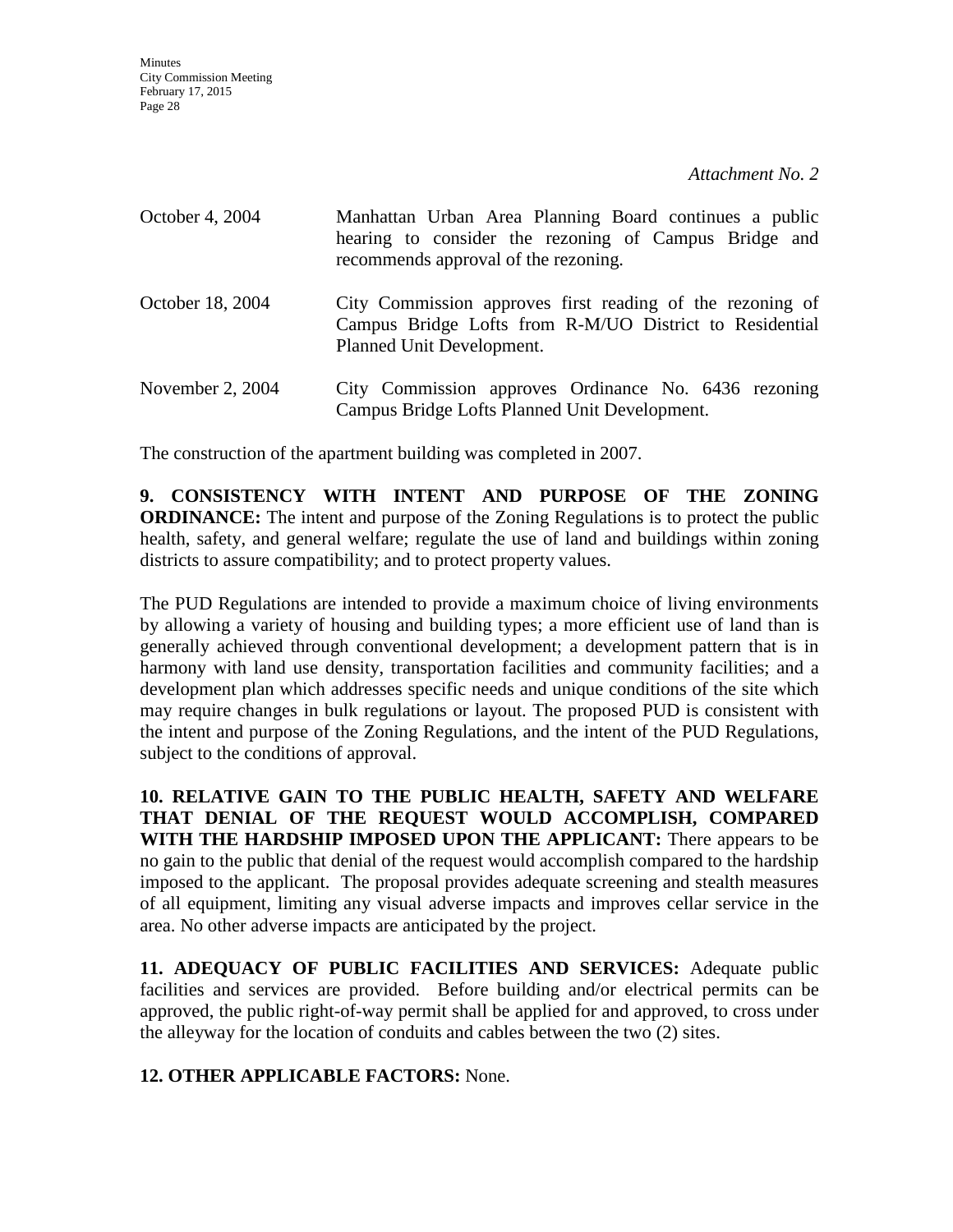**13. STAFF COMMENTS:** City Administration recommends approval of the amendment of Ordinance No. 6972 and the Final Development Plan of the Bluemont and N. Manhattan Hotel Commercial PUD; and the revised Final Development Plan of the Campus Bridge Lofts PUD, located at 1212 Bluemont Avenue and 820 N. Manhattan Avenue, respectively, subject to the following conditions:

- 1. Permitted Uses of the Bluemont and N. Manhattan Hotel PUD shall include the addition of Telecommunication Facilities.
- 2. The proposed telecommunication facilities shall use stealth measures to match the façades and colors of the building as proposed.
- 3. The enclosure for the proposed ground equipment at Campus Bridge Lofts shall be constructed using same masonry materials as the adjacent trash enclosure.
- 4. Future telecommunication facilities, beyond that proposed in the current amendment application, must be submitted for approval through a revision to the Final Development Plan, to ensure that the antennas and associated equipment use adequate stealth measures and that the location of any ground equipment is properly screened.
- 5. Signs shall be provided as previously approved, and shall allow for exempt signage as described in Article VI, Section 6-102(A)(2)  $(a),(b),(c),(g),(h),(i),(l),(l)$  and  $(m)$ , of the Manhattan Zoning Regulations.

## **ALTERNATIVES:**

- 1. Recommend approval of the proposed amendment of Ordinance No. 6972 and the Final Development Plan of the Bluemont and N. Manhattan Hotel PUD; and the revised Final Development Plan of the Campus Bridge Lofts PUD, located at 1212 Bluemont Avenue and 820 N. Manhattan Avenue, based on the findings in the Staff Report with conditions of approval.
- 2. Recommend denial of the proposed amendment of Ordinance No. 6972 and the Final Development Plan of the Bluemont and N. Manhattan Hotel PUD, and the revised Final Development Plan of the Campus Bridge Lofts PUD, located at 1212 Bluemont Avenue and 820 N. Manhattan Avenue, stating the specific reasons for denial.
- 3. Table the proposed Amendment to a specific date, for specifically stated reasons.